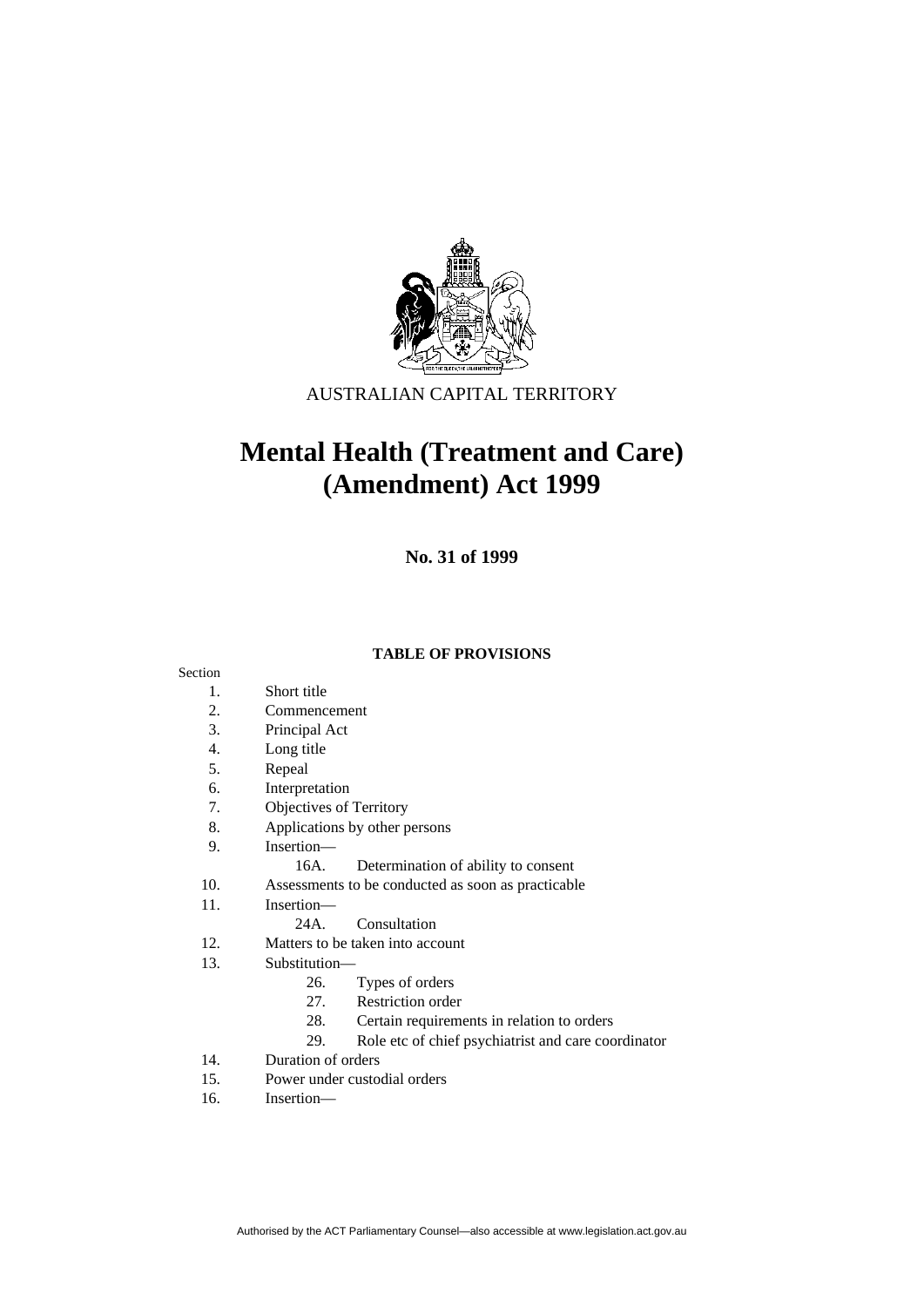### *Mental Health (Treatment and Care) (Amendment) No. 31, 1999*  **TABLE OF PROVISIONS**—continued

# Section 32A. Contravention of mental health orders 17. Review, variation and revocation 18. Apprehension 19. Detention 20. Insertion— 38A. Circumstances in which copy of court order to be provided 21. Examination by doctor 22. Authorisation of involuntary detention 23. Insertion— 41A. Notification of Magistrates Court about emergency detention or release from emergency detention 24. Notification of certain persons about detention 25. Psychiatric examination 26. Treatment during detention 27. Orders for release 28. Duty to release 29. Approved facilities 30. Heading—Part 6 31. Restriction on use 32. Determination of fitness to plead 33. Periodic review of orders for detention 34. Limit on detention 35. Membership 36. Constitution for performance of certain functions 37. Repeal 38. Heading—Part 10 39. Chief Psychiatrist 40. Functions 41. Mental Health Officers 42. Substitution— PART 11—OFFICIAL VISITORS 121. Appointment etc 122. Official visitor—functions and duties 122A. Official visitor—powers etc 122B. Reports by official visitors 43. Interpretation 44. Insertion— 146A. Review of Act 45. Insertion— PART 14—SAVINGS AND TRANSITIONAL PROVISIONS 148. Savings and transitional provisions 46. Further amendments of Principal Act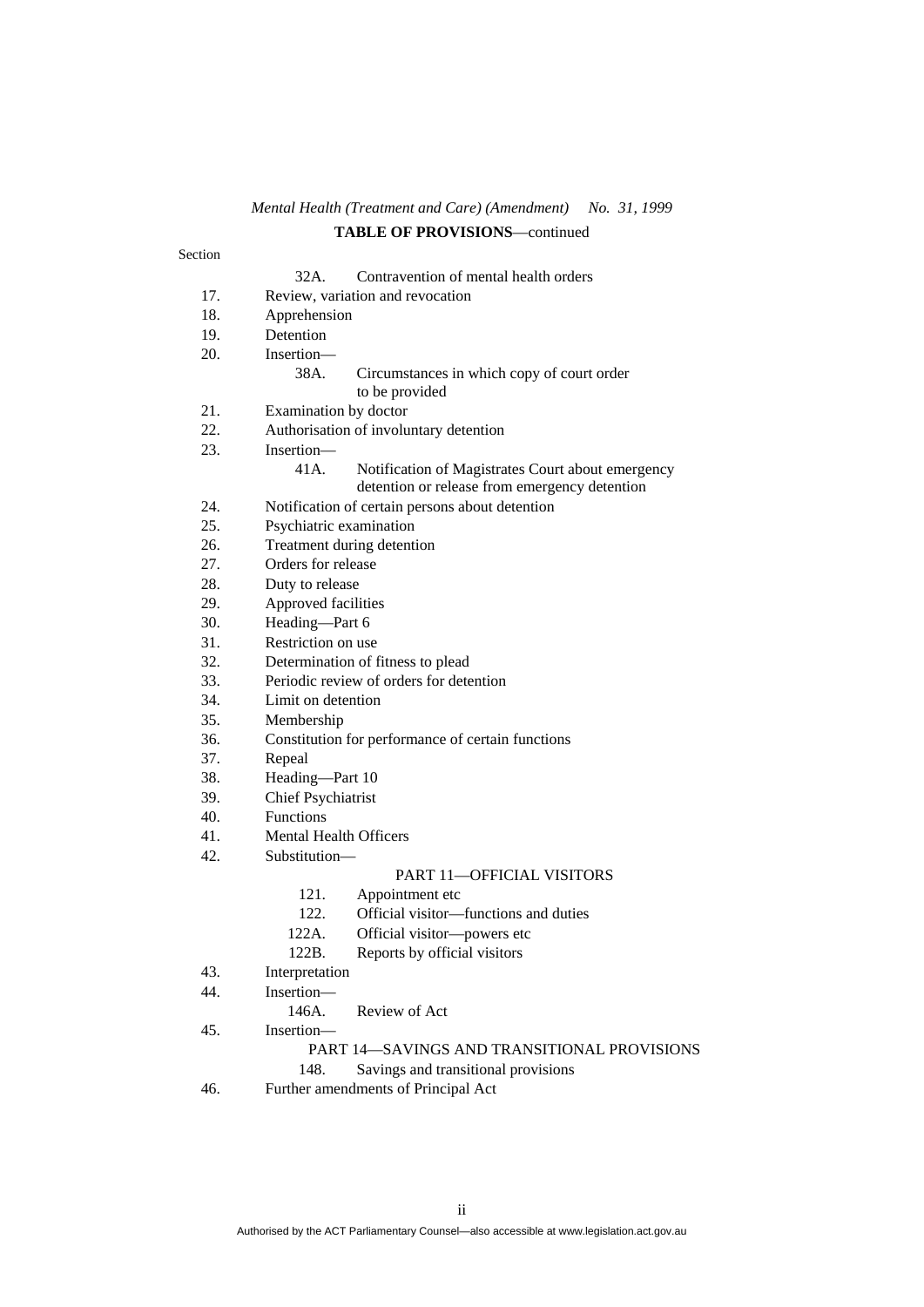# *Mental Health (Treatment and Care) (Amendment) No. 31, 1999*  **TABLE OF PROVISIONS**—continued

Section

47. Consequential amendments of other Acts

SCHEDULE 1 CONSEQUENTIAL AMENDMENTS OF PRINCIPAL ACT SCHEDULE 2 AMENDMENTS OF OTHER ACTS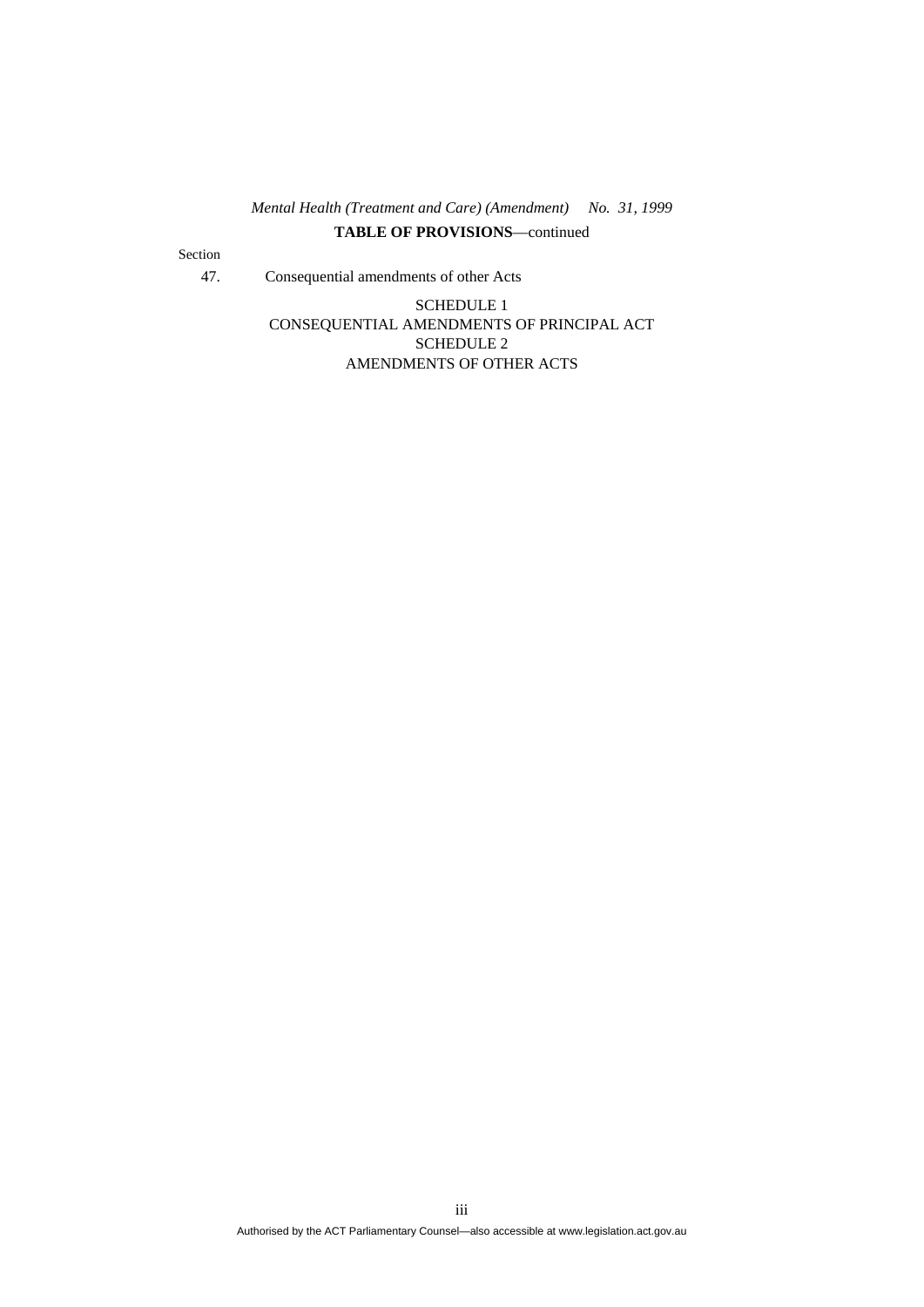

AUSTRALIAN CAPITAL TERRITORY

# **Mental Health (Treatment and Care) (Amendment) Act 1999**

**No. 31 of 1999** 

# **An Act to amend the** *Mental Health (Treatment and Care) Act 1994* **and for related purposes**

*[Notified in ACT Gazette S34: 25 June 1999]* 

 The Legislative Assembly for the Australian Capital Territory enacts as follows:

# **1. Short title**

 This Act may be cited as the *Mental Health (Treatment and Care) (Amendment) Act 1999.*

# **2. Commencement**

**(1)** Sections 1 to 5 (inclusive) commence on the day this Act is notified in the *Gazette*.

**(2)** The remaining provisions commence on 1 October 1999.

# **3. Principal Act**

 In this Act, "Principal Act" means the *Mental Health (Treatment and Care) Act 1994*. 1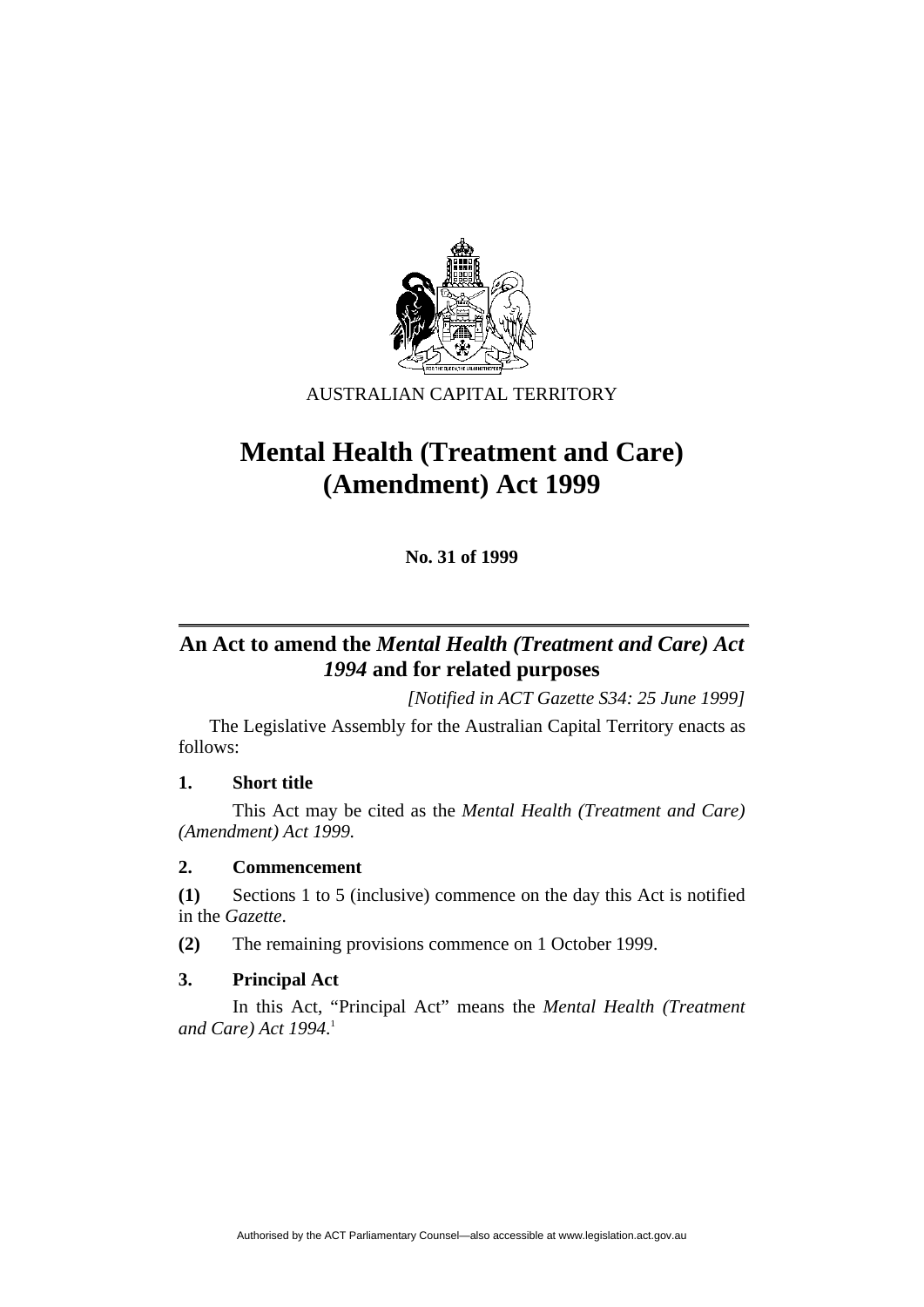# **4. Long title**

 The title of the Principal Act is amended by inserting "or mentally ill" after "dysfunctional".

# **5. Repeal**

Section 3 of the Principal Act is repealed.

#### **6. Interpretation**

Section 4 of the Principal Act is amended—

- **(a)** by omitting "section 29" from the definition of "mental health order" and substituting "section 26 or 27";
- **(b)** by omitting the definitions of "Council", "Director" and "psychiatric illness"; and
- **(c)** by inserting the following definitions:
	- " 'care coordinator' means a public servant into whose care a person subject to a community care order is placed;
	- 'chief psychiatrist' means the Chief Psychiatrist appointed under section 112;

'community care facility' means—

- (a) a facility, or part of a facility, for the care, protection, rehabilitation or accommodation of mentally dysfunctional persons; or
- (b) a prescribed psychiatric institution or a prescribed part of a psychiatric institution;

but does not include a facility the principal purpose of which is for the detention of persons sentenced to imprisonment;

- 'community care order' means an order under subsection 26 (2);
- 'mental illness' means a condition that seriously impairs (either temporarily or permanently) the mental functioning of a person and is characterised by the presence in the person of any of the following symptoms:
	- (a) delusions;
	- (b) hallucinations;
	- (c) serious disorder of thought form;
	- (d) a severe disturbance of mood;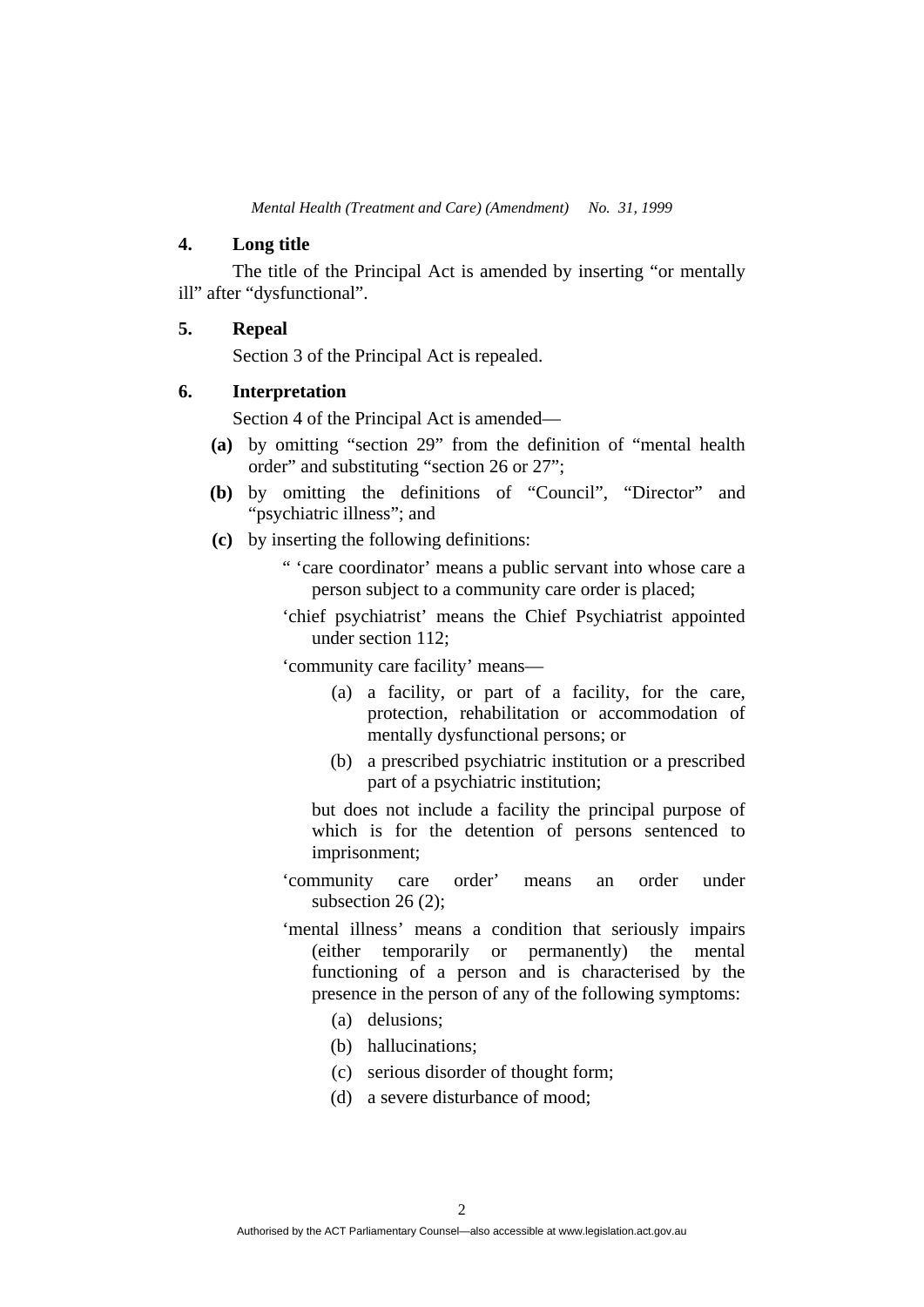- (e) sustained or repeated irrational behaviour indicating the presence of the symptoms referred to in paragraph  $(a)$ ,  $(b)$ ,  $(c)$  or  $(d)$ ;
- 'official visitor' means an official visitor appointed under section 121:
- 'psychiatric treatment order' means an order under subsection  $26(1)$ ;
- 'restriction order' means a restriction order under subsection  $27 (1)$ ;".

# **7. Objectives of Territory**

 Section 8 of the Principal Act is amended by omitting paragraph (e) and substituting the following paragraph:

- "(e) to consult with persons who are receiving or have received such services, their carers and the community about—
	- (i) the provision of services and facilities for mentally dysfunctional or mentally ill persons and to establish formal and informal consultative mechanisms for this purpose;
	- (ii) the development of mental health policy;
	- (iii) planning for mental health services;
	- (iv) the delivery of services and facilities; and
	- (v) the evaluation and review of policies and services;".

# **8. Applications by other persons**

 Section 14 of the Principal Act is amended by inserting after subsection (2) the following subsection:

"(2A) An application under subsection (1) made by a person other than a doctor or mental health officer shall be in a form approved by the Minister.".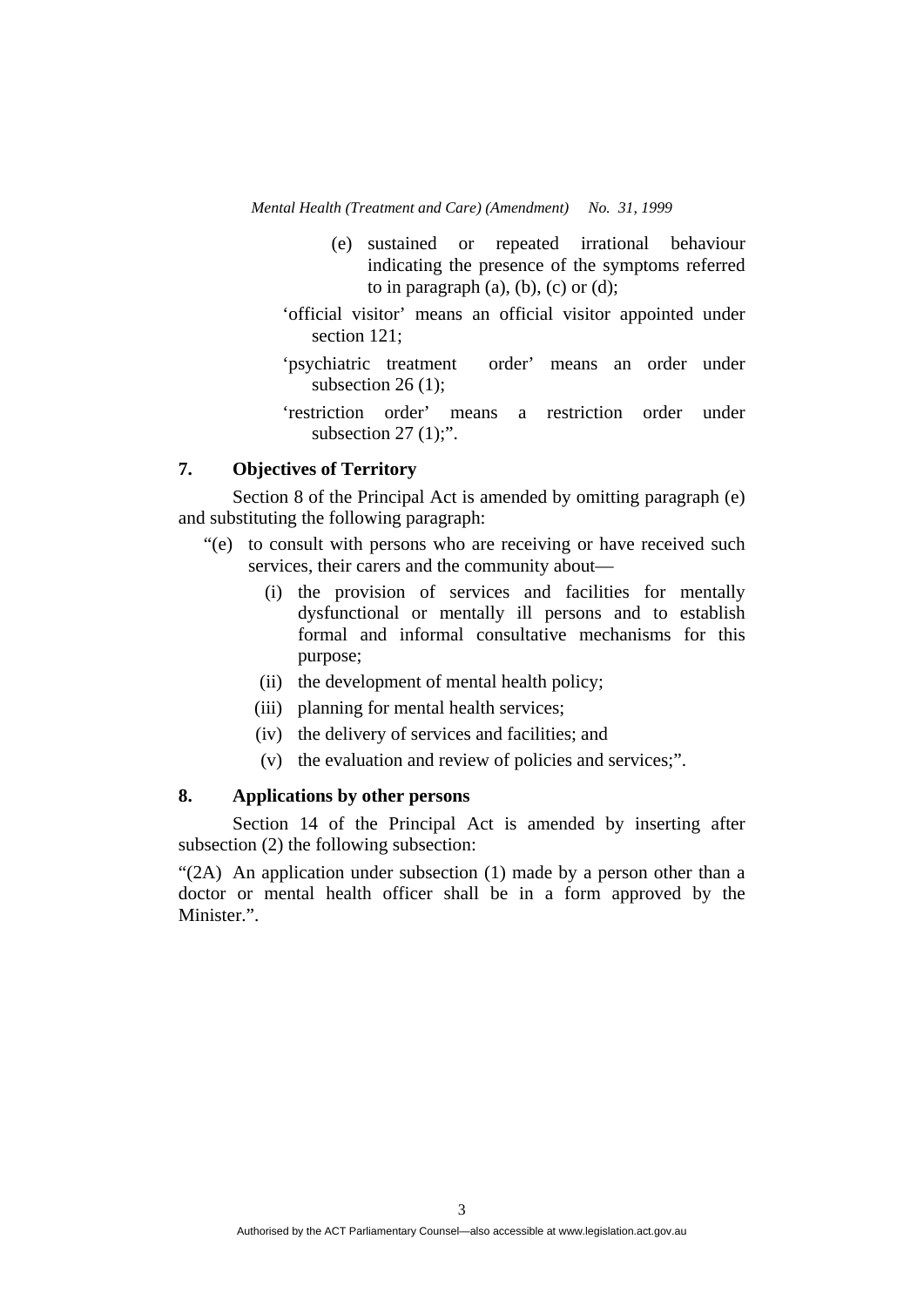### **9. Insertion**

 After section 16 of the Principal Act the following section is inserted:

### "16A. **Determination of ability to consent**

 An assessment shall include a determination of the ability of the person being assessed to consent to psychiatric treatment, care or support, so far as it can be ascertained, or is relevant in the circumstances to be ascertained."

# **10. Assessments to be conducted as soon as practicable**

Section 17 of the Principal Act is amended—

- **(a)** by inserting "or such further period pursuant to subsection (2)" after "days"; and
- **(b)** by adding at the end the following subsection:

"(2) Despite subsection (1), if the Tribunal is satisfied, based on clinical evidence provided to it by the person conducting the assessment, that a satisfactory assessment cannot be completed within the period of 7 days referred to in that subsection, the Tribunal may, by order made before the expiry of that period, extend the period for conducting the assessment for a further period, not exceeding 7 days, commencing on the expiry of the first period.".

#### **11. Insertion**

 After section 24 of the Principal Act the following section is inserted:

# "24A. **Consultation**

"(1) Before making a mental health order the Tribunal shall, as far as practicable, consult—

- (a) the person most likely to be responsible for providing the treatment, programs and other services proposed to be ordered;
- (b) if the person who is to be the subject of the order is a child—the child's parents and Director of Family Services;
- (c) if the person has a guardian under the *Guardianship and Management of Property Act 1991*—the guardian; and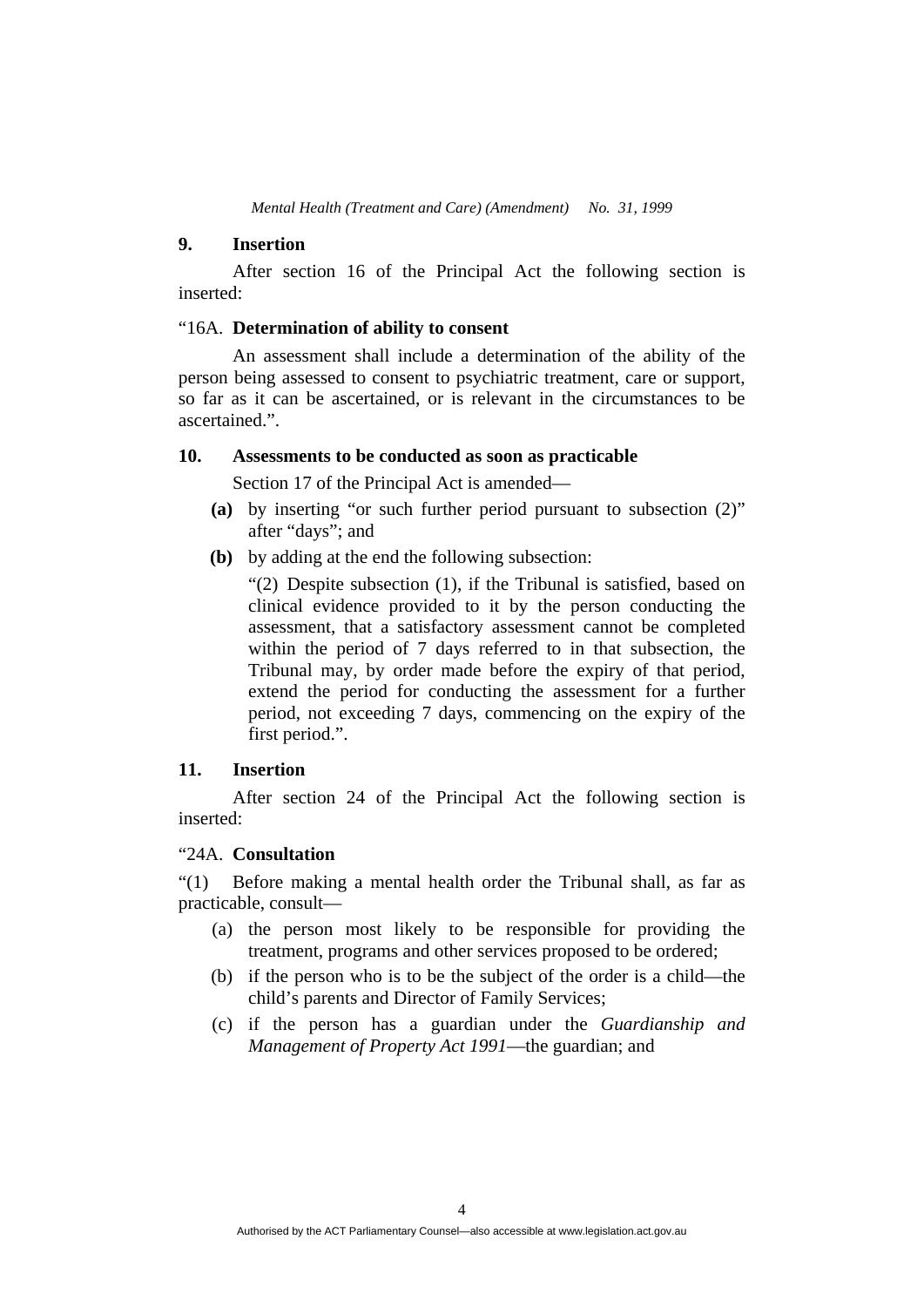(d) if the person has an attorney appointed under the *Powers of Attorney Act 1956* and the Tribunal considers it appropriate to do so—the attorney.

"(2) Before making a mental health order for the provision of a particular treatment, program or other service (including an assessment) at a specified facility or by a specified person, the Tribunal shall confirm that the treatment, program or service can be provided or performed at that facility or by that person in accordance with the proposed order.".

# **12. Matters to be taken into account**

Section 25 of the Principal Act is amended—

- **(a)** by inserting before paragraph (a) the following paragraph:
	- "(aa) whether the person consents, refuses to consent or is capable of making a decision to consent, to a proposed course of treatment, care or support;";
- **(b)** by omitting from paragraph (d) "103" and substituting "24A"; and
- **(c)** by inserting after paragraph (q) the following paragraph:
	- "(qa) the religious, cultural and language needs of the person;".

#### **13. Substitution**

 Sections 26, 27, 28 and 29 of the Principal Act are repealed and the following sections substituted:

# "26. **Types of orders**

"(1) The Tribunal may make an involuntary psychiatric treatment order in respect of a person if—

- (a) the person has a mental illness;
- (b) the Tribunal has reasonable grounds for believing that, by reason of that illness, the person is likely to do serious harm to himself or herself or others, or is likely to suffer serious mental or physical deterioration unless subject to involuntary psychiatric treatment;
- (c) the Tribunal is satisfied that psychiatric treatment is likely to reduce the harm referred to in paragraph (b) and result in an improvement in his or her psychiatric condition; and
- (d) the treatment can not be adequately provided in a way that would involve less restriction of the freedom of choice and movement of the person than would result from the person being an involuntary patient.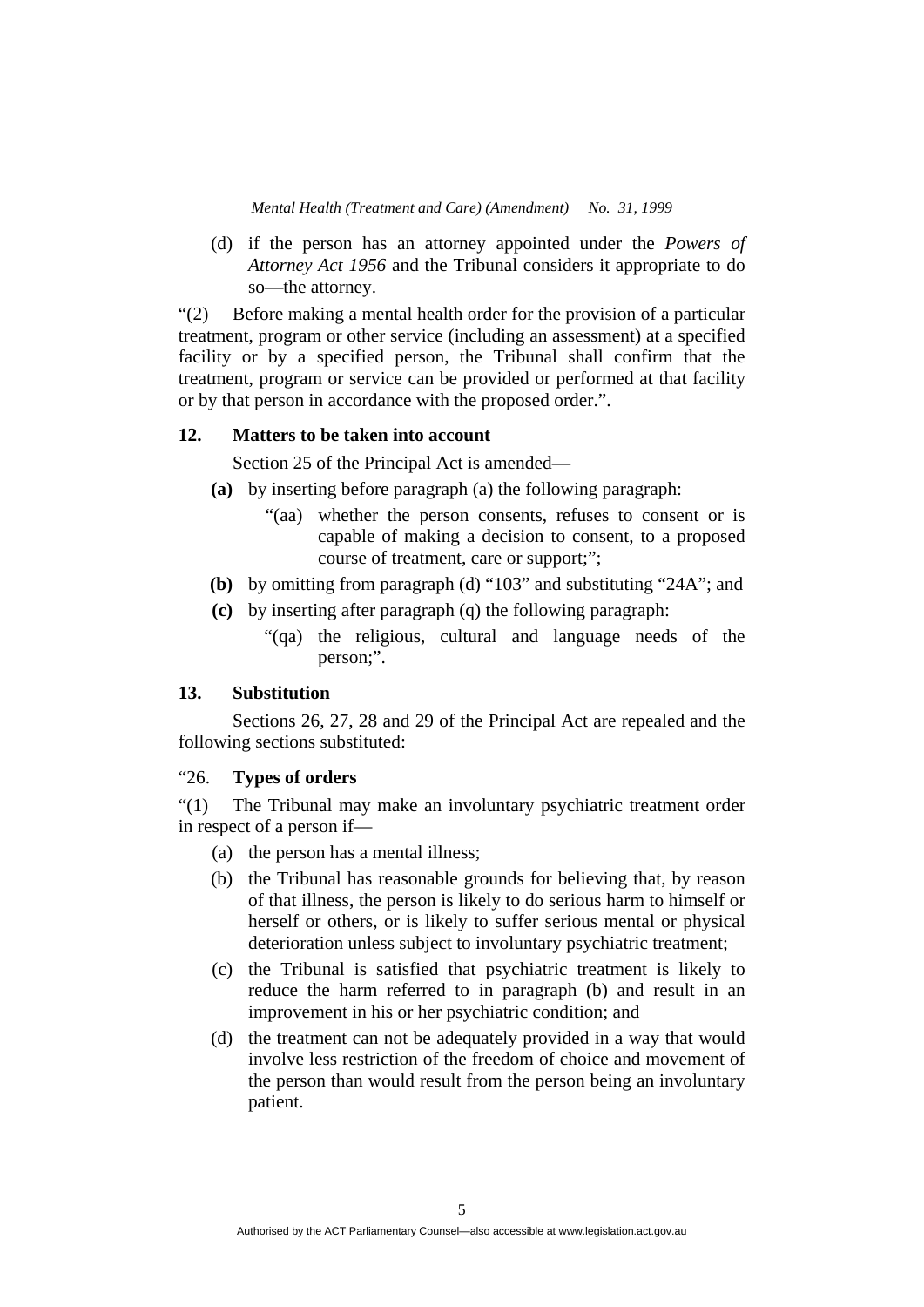"(2) Subject to section 28, the Tribunal may make a community care order in respect of a person if—

- (a) the person is mentally dysfunctional;
- (b) the Tribunal has reasonable grounds for believing that, by reason of that dysfunction, the person is likely to do serious harm to himself or herself or others;
- (c) satisfied that care and support is likely to reduce the harm referred to in paragraph (b);
- (d) in the circumstances, an order under subsection (1) should not be made; and
- (e) the community care can not be adequately provided in a way that would involve less restriction of the freedom of choice and movement of the person than would result from the person being an involuntary patient.

# "27. **Restriction order**

"(1) The Tribunal may, in addition to making an order under section 26, make a restriction order in respect of a person if satisfied that, in the interests of his or her health or safety or public safety, the person should not be discharged from the order under section 26 unless the Tribunal has reviewed that order.

"(2) A restriction order may require the person the subject of the order—

- (a) if the person has a mental illness—to reside at a specified place;
- (b) if the person has a mental dysfunction, other than a mental illness—to reside at a community care facility; or
- (c) not to approach a specified person or specified place or undertake specified activities.

# "28. **Certain requirements in relation to orders**

"(1) The chief psychiatrist, or his or her delegate, is responsible for the treatment and care of a person to whom an order under subsection 26 (1) applies.

"(2) An order under subsection 26 (1) may specify a health facility to which the person to whom the order relates may be taken.

"(3) An order under subsection 26 (2) shall specify the care coordinator into whose care the person to whom the order relates is to be placed.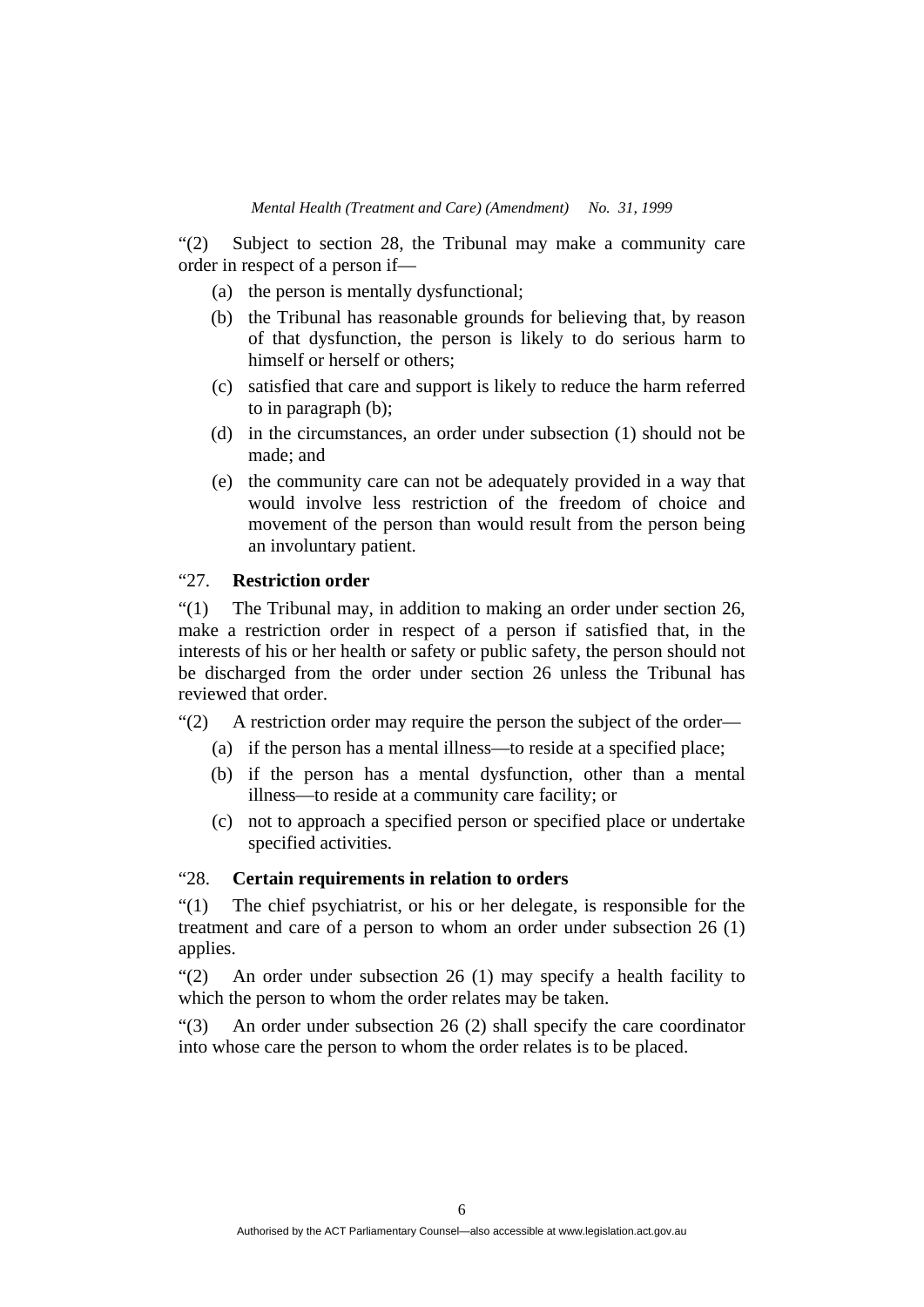- "(4) A mental health order made in respect of a person may—
	- (a) in the case of a psychiatric treatment order—specify that the person is required to do either or both of the following:
		- (i) to undergo psychiatric treatment, other than convulsive therapy or psychiatric surgery;
		- (ii) to undertake a counselling, training, therapeutic or rehabilitation program; or
	- (b) in the case of a community care order, specify that the person is—
		- (i) to be given or provided care and support; or
		- (ii) to undertake a counselling, training, therapeutic or rehabilitation program.

 "(5) A mental health order shall (as the case requires) include a statement that the person the subject of the order—

- (a) has the capacity to consent to the order, but refuses to do so; or
- (b) does not have the capacity to consent to the order.

"(6) If the Tribunal makes a restriction order, it shall give a copy of the order to the chief psychiatrist or care coordinator, as the case requires.

"(7) A restriction order ceases to have effect at the expiration of 3 months after the date of the making of the order.

- " $(8)$  If—
	- (a) an order is in force under subsection 26 (1) or (2) and section 27; and
	- (b) the chief psychiatrist or care coordinator (as the case requires) is satisfied that the person to whom the order relates—
		- (i) is no longer a person in respect of whom the Tribunal could make an order under subsection 26 (1) or (2); and
		- (ii) should be discharged from the order;

he or she shall notify the Tribunal and the community advocate in writing of his or her intention to discharge the person from the order under subsection 26 (1) or (2), as the case requires.

"(9) The Tribunal shall, within 72 hours after receipt of a notification under subsection (8), review the restriction order in force in respect of the person.

"(10) A restriction order is not revocable otherwise than by the Tribunal.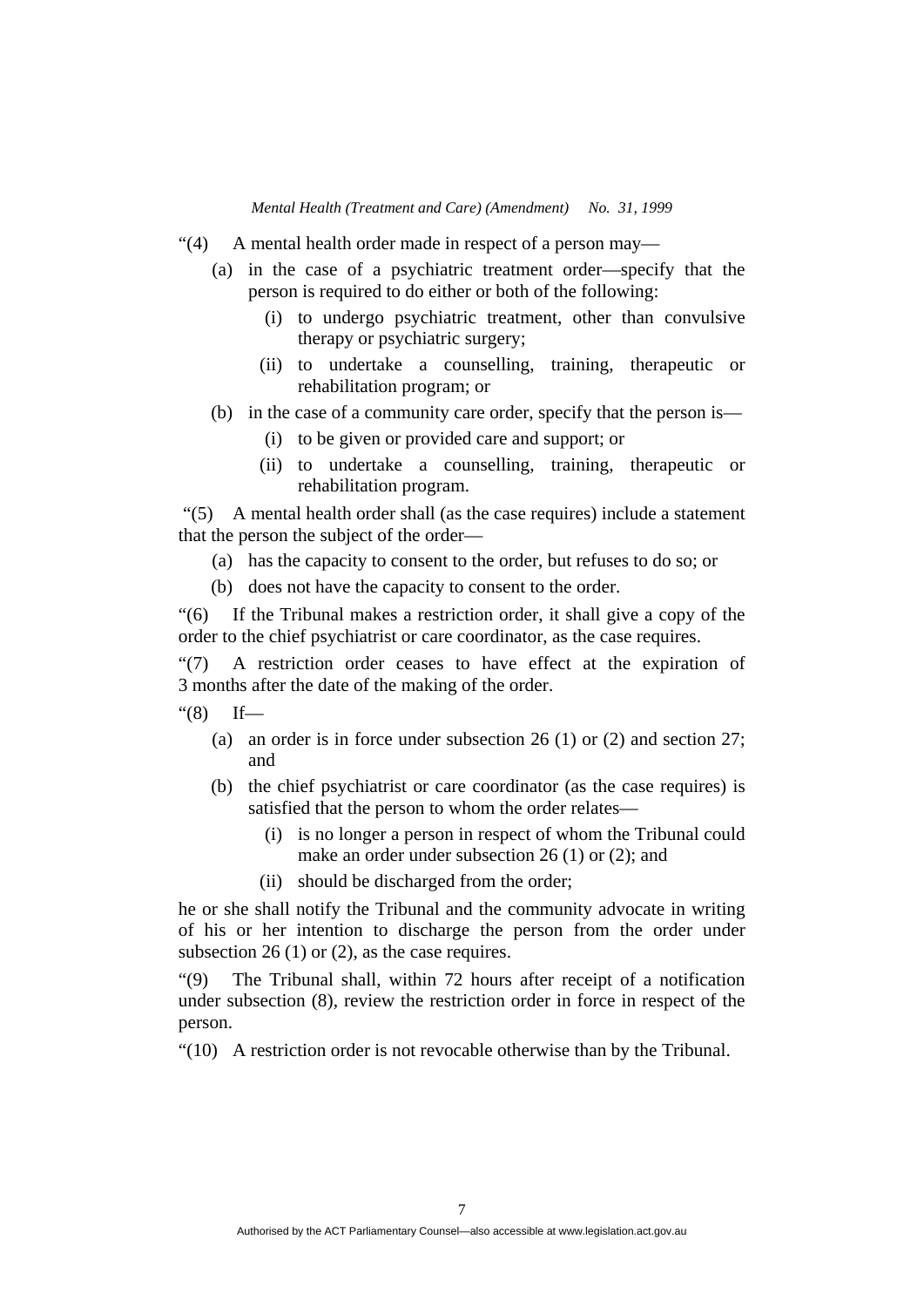### "29. **Role etc of chief psychiatrist and care coordinator**

"(1) The chief psychiatrist or care coordinator (as the case requires) is responsible for determining—

- (a) the times during which and the place at which the person the subject of an order is required to attend to receive treatment, care or support, or undertake a counselling, training, therapeutic or rehabilitation program, in accordance with the order;
- (b) in the case of a psychiatric treatment order—the nature of the psychiatric treatment to be given to the person the subject of the order;
- (c) the place at which a person the subject of an order under subsection 26 (1) shall reside; and
- (d) in the case of an order under section 27—whether the person the subject of the order has contravened the order.

"(2) Before determining a matter referred to in paragraph  $(1)$   $(a)$ ,  $(b)$ ,  $(c)$ or (d), the chief psychiatrist or care coordinator (as the case requires) shall—

- (a) consult with the Tribunal and the community advocate; and
- (b) whenever practicable, consult with the person the subject of the order.
- "(3) A determination shall be in writing.

"(4) For the purposes of paragraph (1) (b), the chief psychiatrist or care coordinator (as the case requires) shall not determine treatment that has, or is likely to have, the effect of subjecting the person to whom it is administered to undue stress or deprivation, having regard to the benefit likely to result from the administration of the treatment.

"(5) The chief psychiatrist or care coordinator (as the case requires) shall discharge a person in respect of whom an order under section 26 applies, if satisfied that the person is no longer a person in respect of whom the Tribunal could make an order under subsection 26 (1) or (2), unless the person is subject to a restriction order.

"(6) If the chief psychiatrist or care coordinator (as the case requires) discharges a person in accordance with subsection (5), he or she shall, within 72 hours of discharging the person, notify the Tribunal in writing.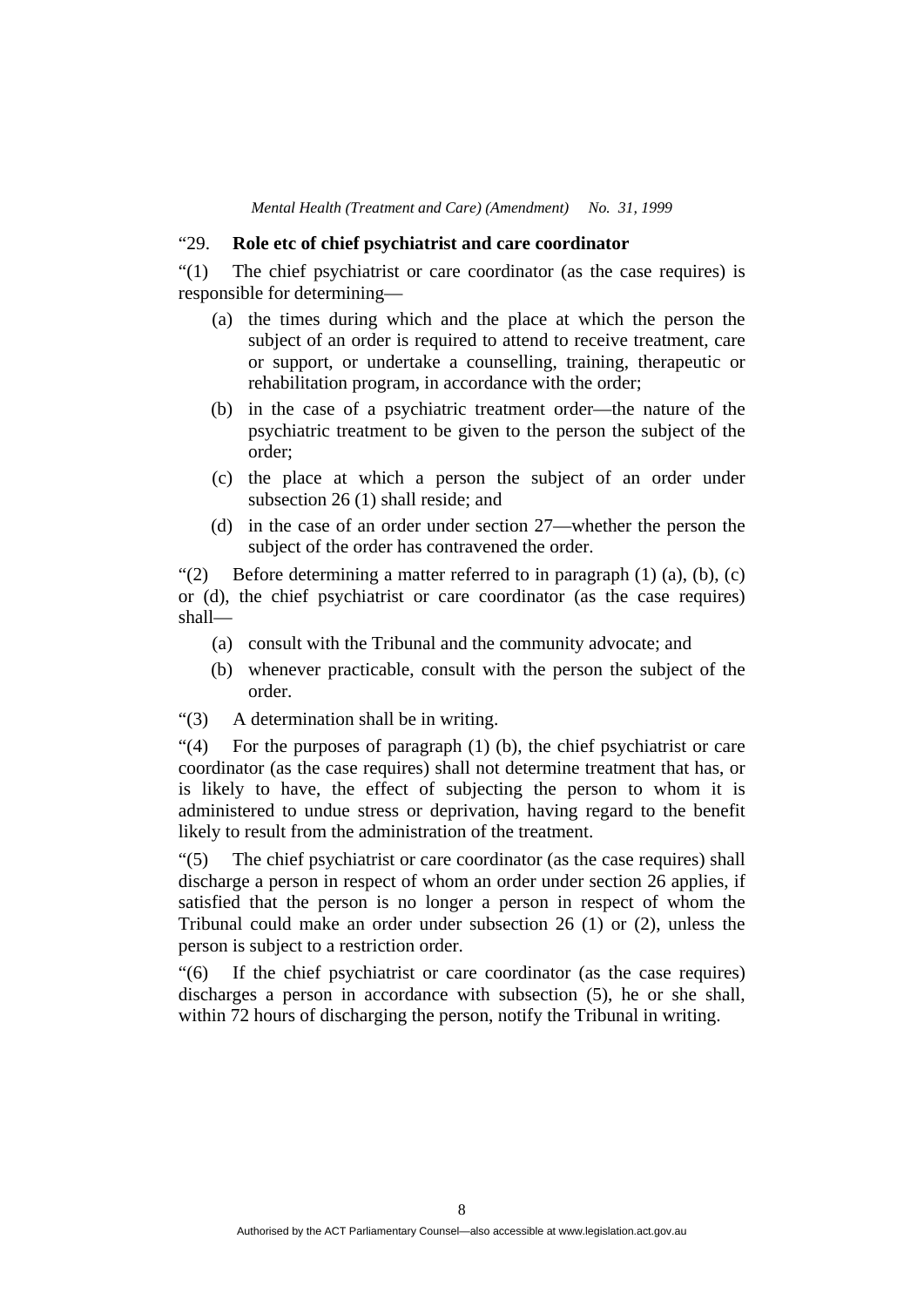"(7) If a person is subject to an order under subsection  $26(1)$  or (2) and a restriction order, the chief psychiatrist or care coordinator (as the case requires) shall not discharge the person from the order under subsection 26 (1) or (2) unless—

- (a) he or she has notified the Tribunal of his or her intention to discharge the person; and
- (b) the Tribunal—
	- (i) has reviewed the restriction order and is satisfied that it is no longer required; or
	- (ii) is satisfied that an assessment for another order should be made.".

# **14. Duration of orders**

 Section 30 of the Principal Act is amended by omitting subsections (2) and (3).

# **15. Power under custodial orders**

 Section 32 of the Principal Act is amended by adding at the end the following subsections:

"(2) The chief psychiatrist or care coordinator (as the case requires) shall not subject a person to involuntary seclusion unless satisfied that it is the only means in the circumstances to prevent the person from causing harm to himself or herself or to another person.

"(3) If the chief psychiatrist or care coordinator (as the case requires) subjects a person to involuntary seclusion, he or she shall—

- (a) enter the fact and the reasons for the involuntary seclusion in the patient's record;
- (b) inform the community advocate in writing within 24 hours after the person is subjected to involuntary seclusion; and
- (c) keep a register of such seclusion in a form approved by the **Minister**

"(4) If, under paragraph 29 (1) (c), the chief psychiatrist or care coordinator (as the case requires) determines a place at which a person shall reside, that is different from the place determined by him or her at the time the order was made, he or she shall notify the Tribunal and the community advocate.".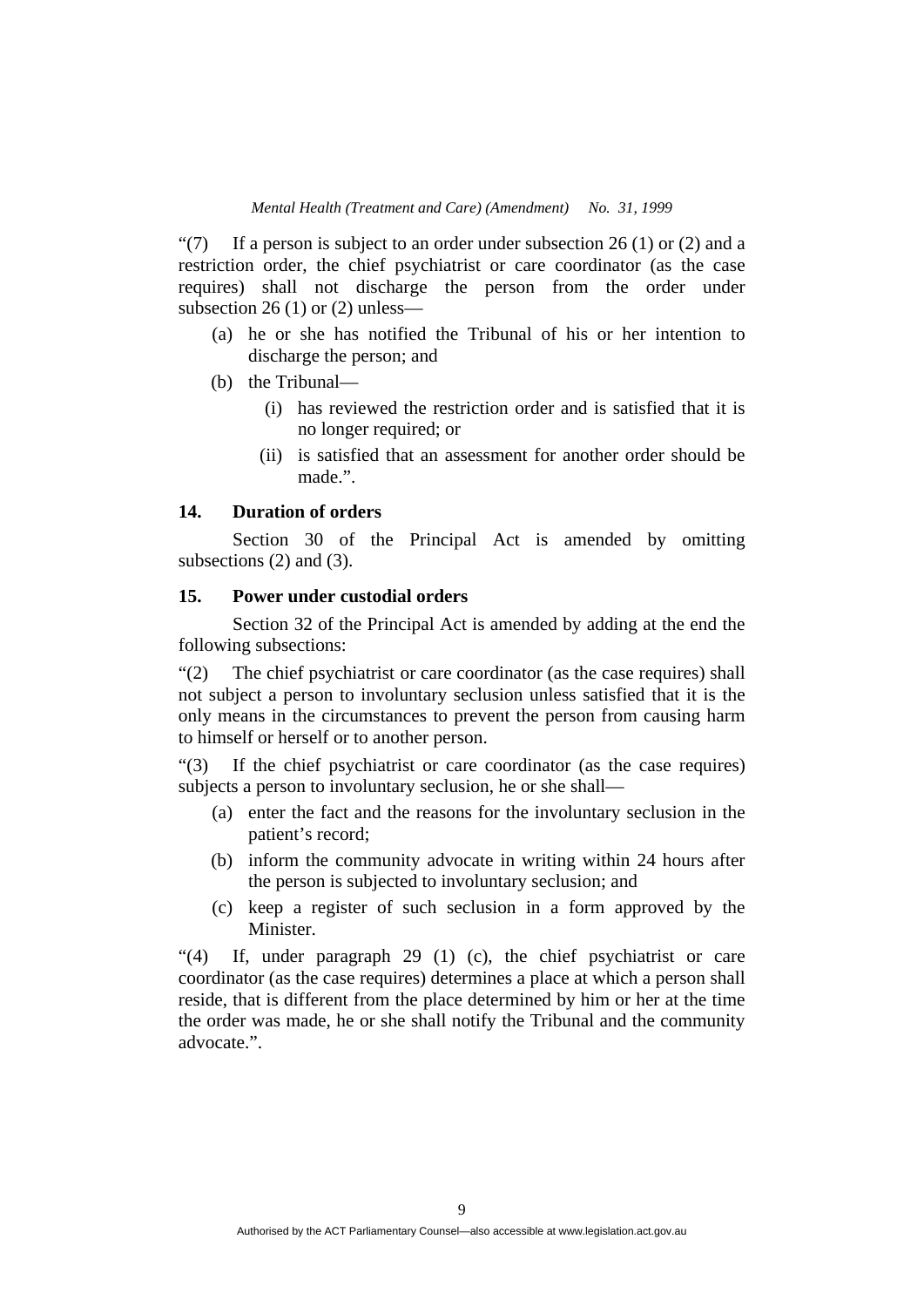#### **16. Insertion**

 After section 32 of the Principal Act the following section is inserted:

### "32A. **Contravention of mental health orders**

"(1) If a mental health order is in force in respect of a person, and the person refuses to comply with the order, the chief psychiatrist or care coordinator (as the case requires) is—

- (a) authorised to orally inform the person that refusal to comply with the order may result in the person being apprehended and being taken to a mental health facility for treatment or care;
- (b) if the refusal continues after the taking of action under paragraph (a)—authorised to inform the person in writing that refusal to comply with the order will result in the person being apprehended and being taken to a mental health facility for treatment or care; and
- (c) if the refusal continues after the taking of action under paragraph (b)—authorised to require the person to be detained in an approved mental health facility to ensure compliance with the order.

"(2) If the chief psychiatrist or care coordinator (as the case requires) authorises the detention of a person under subsection (1), he or she shall notify the Tribunal and the community advocate of—

- (a) the name of the person detained;
- (b) the reasons for authorising the detention; and
- (c) the name and address of the approved mental health facility at which the person is detained.

"(3) If the chief psychiatrist or care coordinator (as the case requires) authorises the detention of a person under paragraph (1) (c), a police officer, mental health officer or doctor may apprehend the person and take him or her to an approved mental health facility.

"(4) For subsection (3), a police officer, mental health officer or doctor—

- (a) may use such force and assistance as is necessary and reasonable to apprehend the person and take him or her to the facility; and
- (b) if there are reasonable grounds for believing that the person is at certain premises, may enter those premises using such force and with such assistance as is necessary and reasonable.".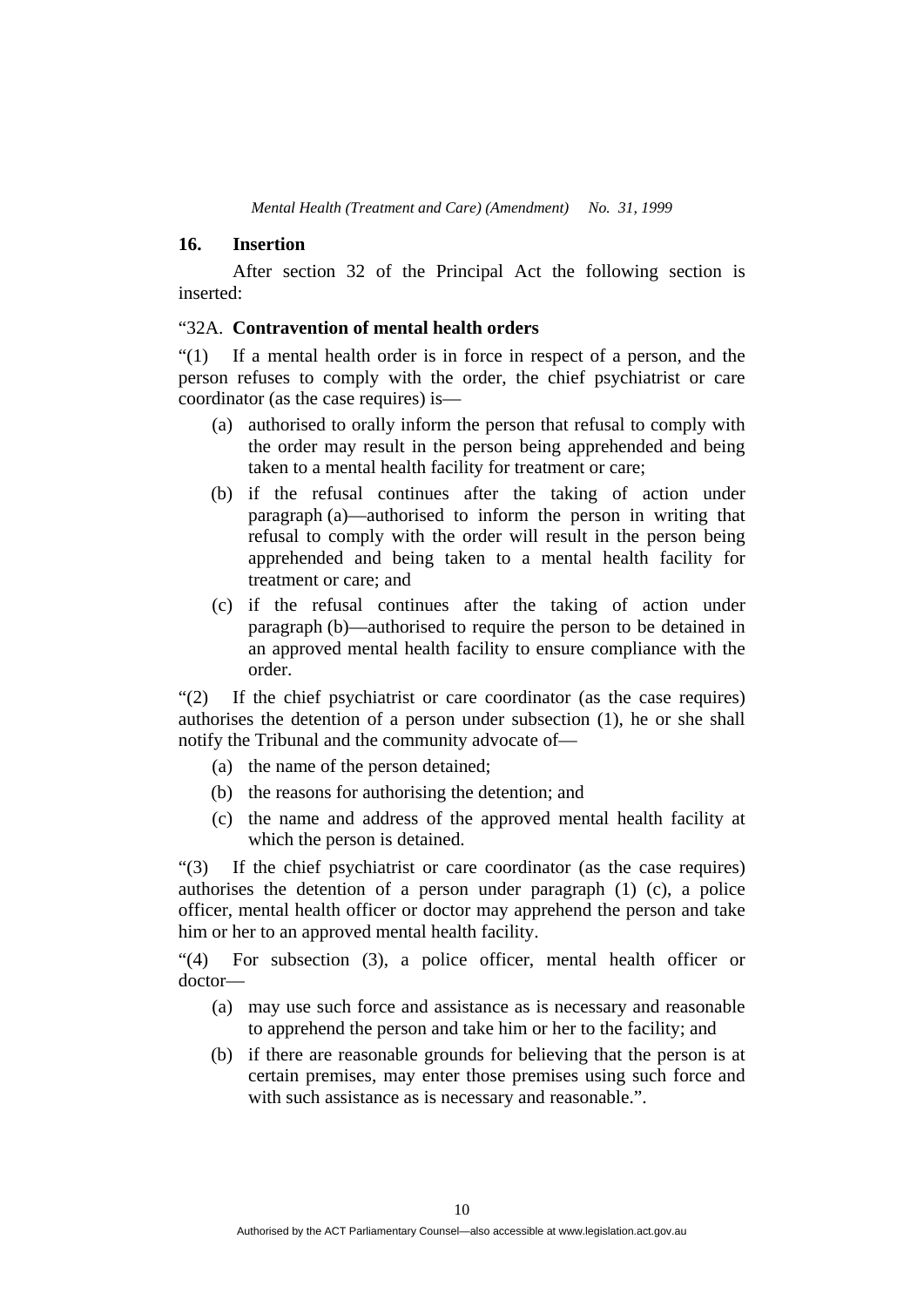# **17. Review, variation and revocation**

 Section 36 of the Principal Act is amended by adding at the end the following subsections:

"(3) If, in relation to a person who is subject to a restriction order, the Tribunal receives—

- (a) notice of intention of the chief psychiatrist or care coordinator (as the case requires) to discharge the person from a psychiatric treatment order or a community care order; or
- (b) notice of contravention of the restriction order;

the Tribunal shall, within 72 hours after being notified, review the order.

- "(4) After reviewing a restriction order, the Tribunal—
	- (a) if satisfied that the person is no longer a person in respect of whom the Tribunal could make an order under section 26—shall revoke the restriction order; or
	- (b) if not satisfied that the person is not a person in respect of whom the Tribunal could make a mental health order—may make an order for an assessment under section 16.".

# **18. Apprehension**

Section 37 of the Principal Act is amended—

 **(a)** by omitting subsection (1) and substituting the following subsection:

"(1) If a police officer has reasonable grounds for believing that a person is mentally dysfunctional or mentally ill and has attempted or is likely to attempt—

- (a) to commit suicide; or
- (b) to inflict serious harm on himself or herself or another person;

the police officer may apprehend the person and take him or her to an approved health facility.";

- **(b)** by omitting paragraph (2) (a) and substituting the following paragraph:
	- "(a) the person is mentally dysfunctional or mentally ill and—
		- (i) as a consequence, requires immediate treatment or care; or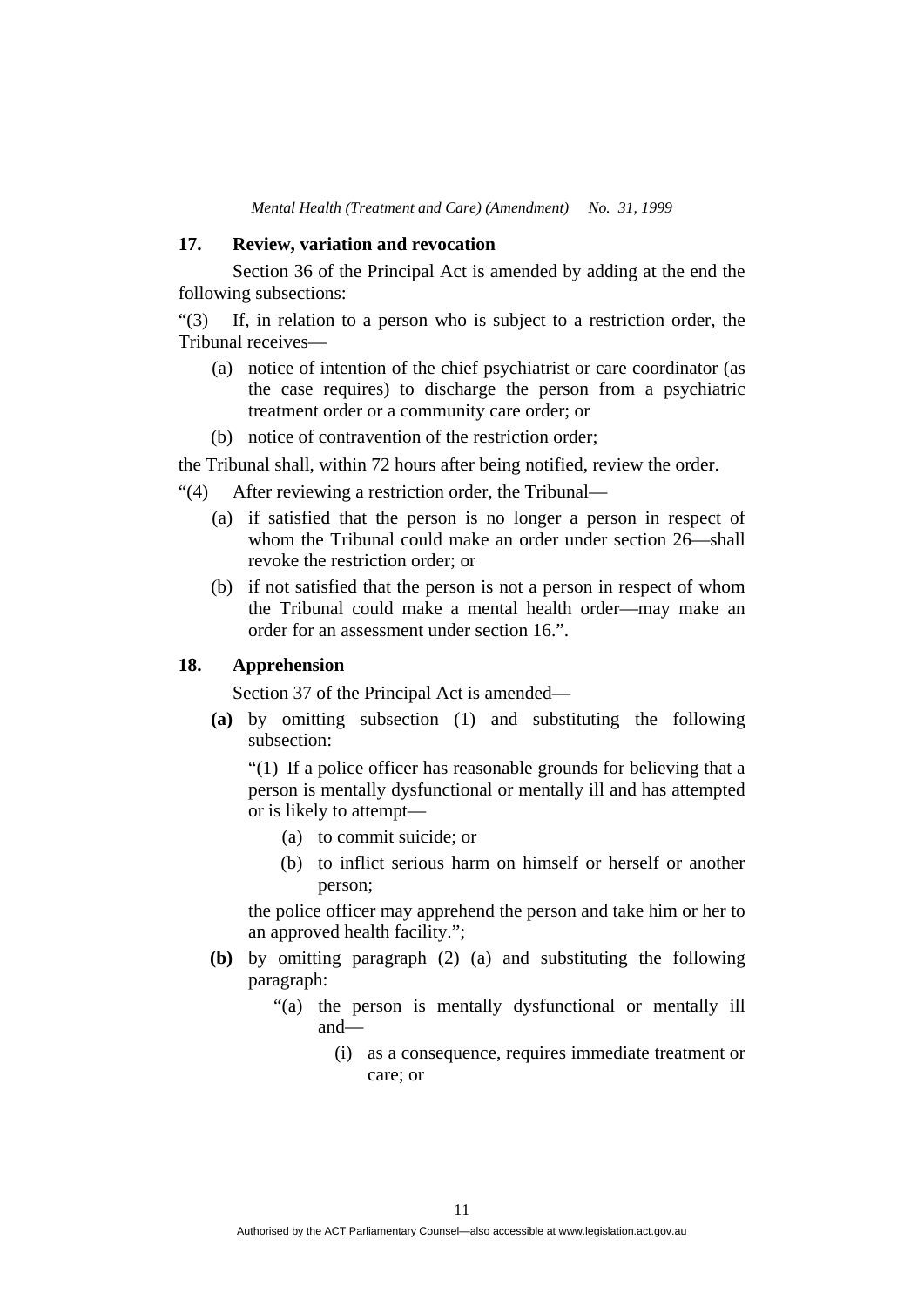- (ii) in the opinion of the doctor or mental health officer, the person's condition will deteriorate within 3 days to such an extent that the person would require immediate treatment or care;";
- **(c)** by inserting in paragraph (2) (c) ", social or financial wellbeing," after "safety"; and
- **(d)** by inserting after subsection (2) the following subsection:

"(2A) The Tribunal shall, on application, review the decision of a doctor or mental health officer under subparagraph (2) (a) (ii) within 2 working days of the date of receipt of the application.".

# **19. Detention**

 Section 38 of the Principal Act is amended by inserting ", or paragraph 428DA (1) (a) of the Crimes Act" after "section 37".

# **20. Insertion**

 After section 38 of the Principal Act the following section is inserted:

# "38A. **Circumstances in which copy of court order to be provided**

 A police officer, or an escort under the *Custodial Escorts Act 1998*, who conveys an accused person to an approved health facility for examination by a medical practitioner under paragraph 428DA (1) (a) of the Crimes Act shall give a copy of the court order to the person in charge of the facility.".

#### **21. Examination by doctor**

 Section 40 of the Principal Act is amended by inserting ", or paragraph 428DA (1) (a) of the Crimes Act" after "section 37".

# **22. Authorisation of involuntary detention**

Section 41 of the Principal Act is amended—

- **(a)** by omitting paragraph (1) (a) and substituting the following paragraph:
	- "(a) the person is mentally dysfunctional or mentally ill and—
		- (i) as a consequence, requires immediate treatment or care; or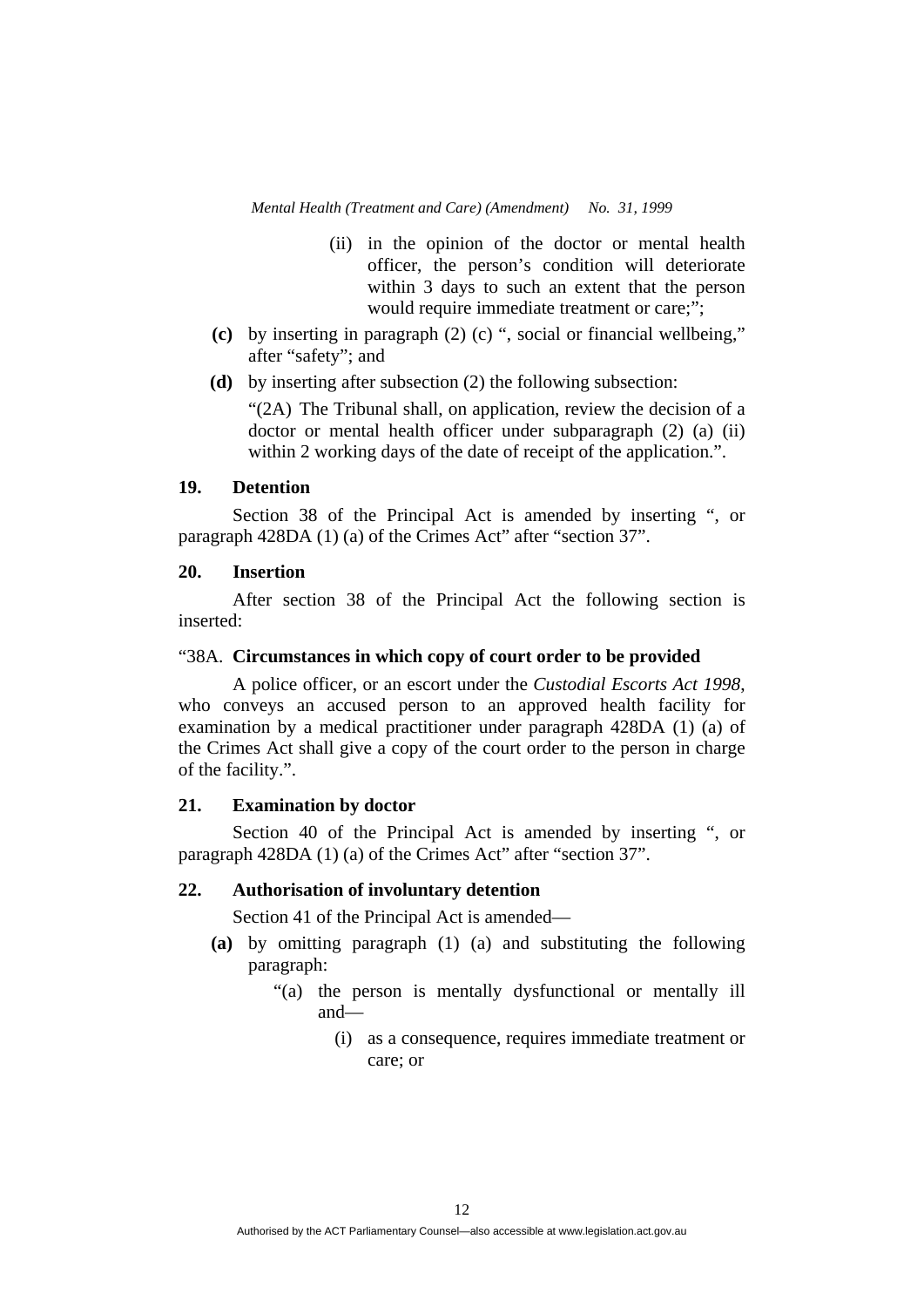- (ii) in the opinion of the doctor or mental health officer, the person's condition will deteriorate within 3 days to such an extent that the person would require immediate treatment or care;";
- **(b)** by inserting in paragraph (1) (c) ", social or financial wellbeing," after "safety";
- **(c)** by inserting in paragraph (2) (b) "by a psychiatrist" after "made"; and
- **(d)** by adding at the end the following subsections:

"(3) The Tribunal shall, on application, review the decision of a doctor or mental health officer under subparagraph (1) (a) (ii) within 2 working days of the date of receipt of the application.

"(4) An application for further detention shall be in a form approved by the Minister.

"(5) On receipt of an application under paragraph  $(2)$  (b), the Tribunal shall review an order under subsection (2) within 2 working days after the date of the application.".

# **23. Insertion**

 After section 41 of the Principal Act the following section is inserted:

# "41A. **Notification of Magistrates Court about emergency detention or release from emergency detention**

The person in charge of an approved health facility—

- (a) shall notify the Magistrates Court of the results of an examination conducted by a doctor pursuant to an order under subsection 428DA (1) of the Crimes Act; and
- (b) if, after examination by the doctor—
	- (i) the person is to be detained for treatment or care—shall ensure that the person is detained for the purposes of receiving that treatment or care; or
	- (ii) the person is not to be detained for treatment or care, or is to be released after being detained—shall release the person into the custody of a police officer.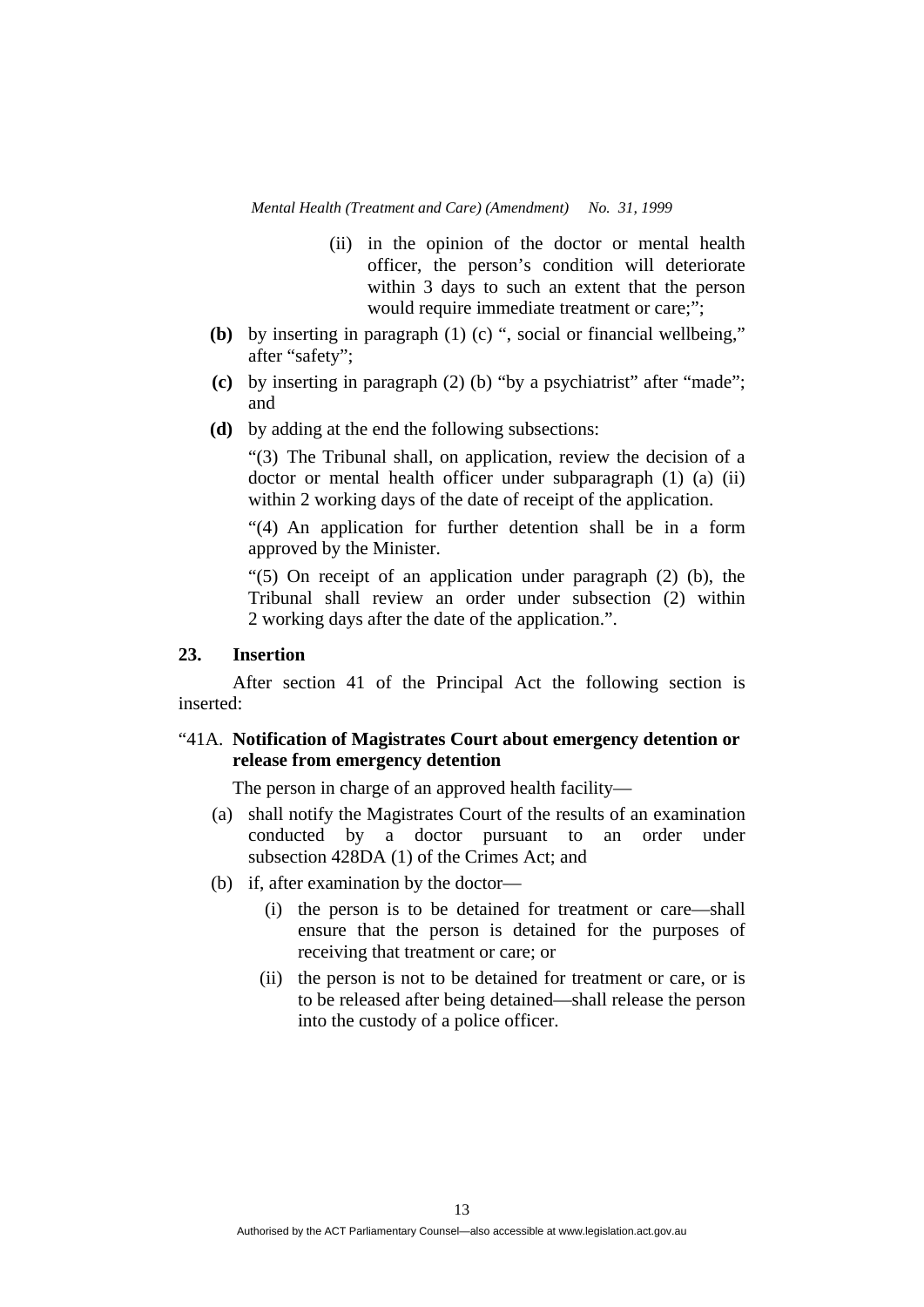#### **24. Notification of certain persons about detention**

 Section 42 of the Principal Act is amended by adding at the end the following subsections:

"(2) The person in charge of a facility in which a person is detained under section 41 shall, if the accused person has been taken to the facility in accordance with an order under paragraph 428DA (1) (a) of the Crimes Act, in addition to complying with subsection (1) of this section, notify the court of the reasons for the involuntary detention and care.

"(3) The person in charge of a facility in which a person is detained under section 41 shall ensure that the person has adequate opportunity to notify a relative or friend of the person's detention.".

# **25. Psychiatric examination**

 Section 43 of the Principal Act is amended by omitting "doctor" and substituting "psychiatrist".

#### **26. Treatment during detention**

 Section 44 of the Principal Act is amended by adding at the end the following subsections:

"(2) Subsection (1) does not apply if a person has a mental illness for which, in the opinion of a psychiatrist, the most appropriate treatment is long acting medication.

"(3) In determining whether to administer long acting medication, the psychiatrist shall take into account the likely deterioration in the person's condition within 3 days of his or her examination of the person.".

### **27. Orders for release**

Section 46 of the Principal Act is amended—

- **(a)** by inserting "then, subject to subsection (2)" after "justified"; and
- **(b)** by adding at the end the following subsection:

"(2) If the person detained under subsection 41 (1) or (2) is an accused person to whom an order under subsection 428DA (1) of the Crimes Act applies—

- (a) the doctor who examined the person under section 43;
- (b) the chief psychiatrist; or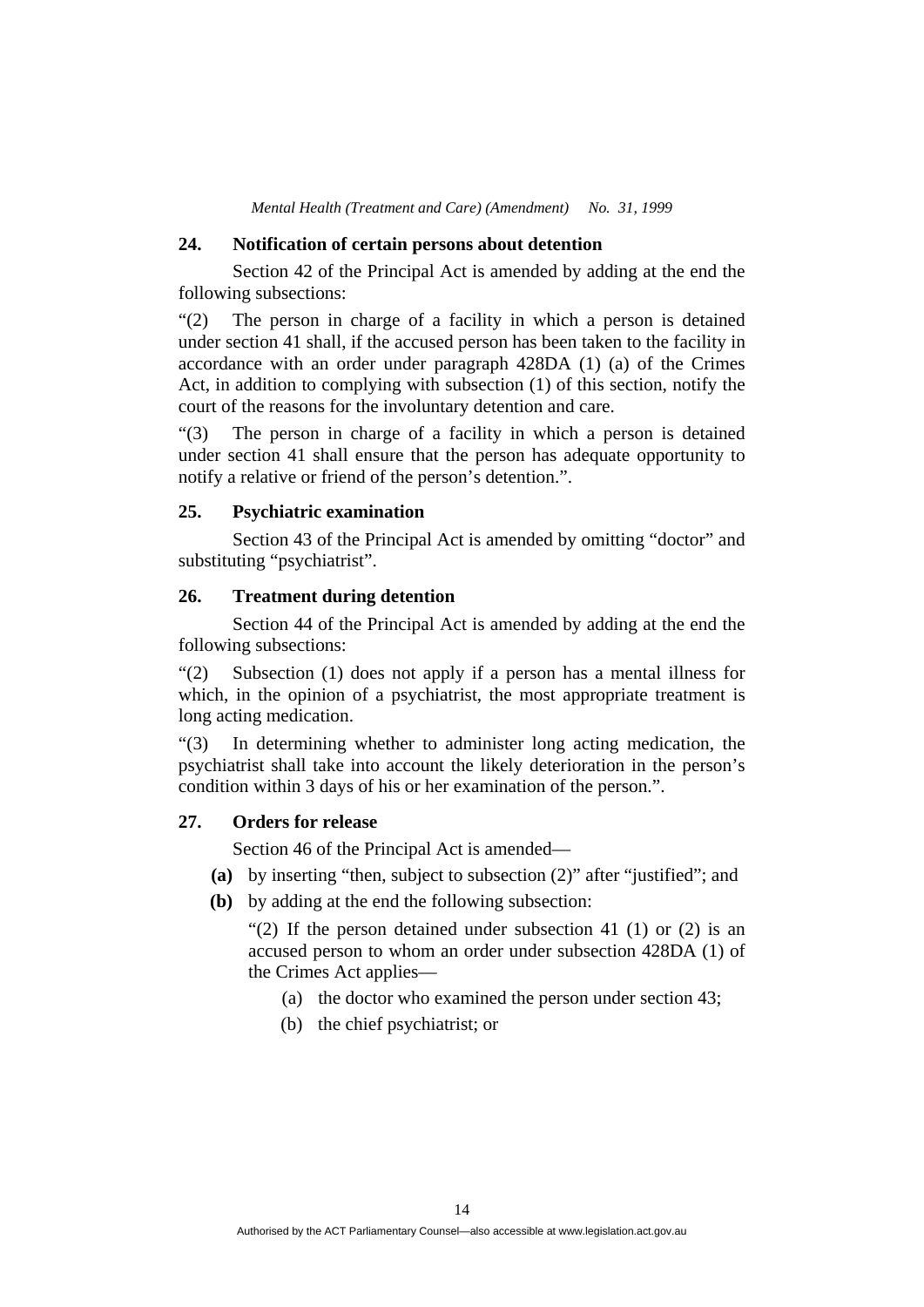(c) the Tribunal;

shall notify the person in charge of an approved mental health facility if satisfied that the detention of the person is no longer justified.".

# **28. Duty to release**

 Section 47 of the Principal Act is amended by adding at the end the following subsection:

"(2) If the person in charge of an approved mental health facility is notified under subsection 46 (2), he or she shall, as soon as practicable, discharge the person to whom the notification relates into the custody of a police officer.".

# **29. Approved facilities**

Section 48 of the Principal Act is amended—

- **(a)** by inserting in paragraph (a) "subsection 26 (1) or" after "under"; and
- **(b)** by adding at the end the following subsection:

"(2) An instrument under paragraph (1) (b) is a disallowable instrument for the purposes of section 10 of the *Subordinate Laws Act 1989*.".

### **30. Heading—Part 6**

 The heading to Part 6 of the Principal Act is amended by inserting "**OR MENTALLY ILL**" after "**DYSFUNCTIONAL**".

# **31. Restriction on use**

 Section 55 of the Principal Act is amended by omitting from paragraph (5) (b) all the words after "satisfied" and substituting the following:

> "that the administration of the therapy is likely to result in substantial benefit to the person and—

- (i) all other reasonable forms of treatment that may be available have been tried but have not proved successful; or
- (ii) it is the most appropriate form of treatment reasonably available.".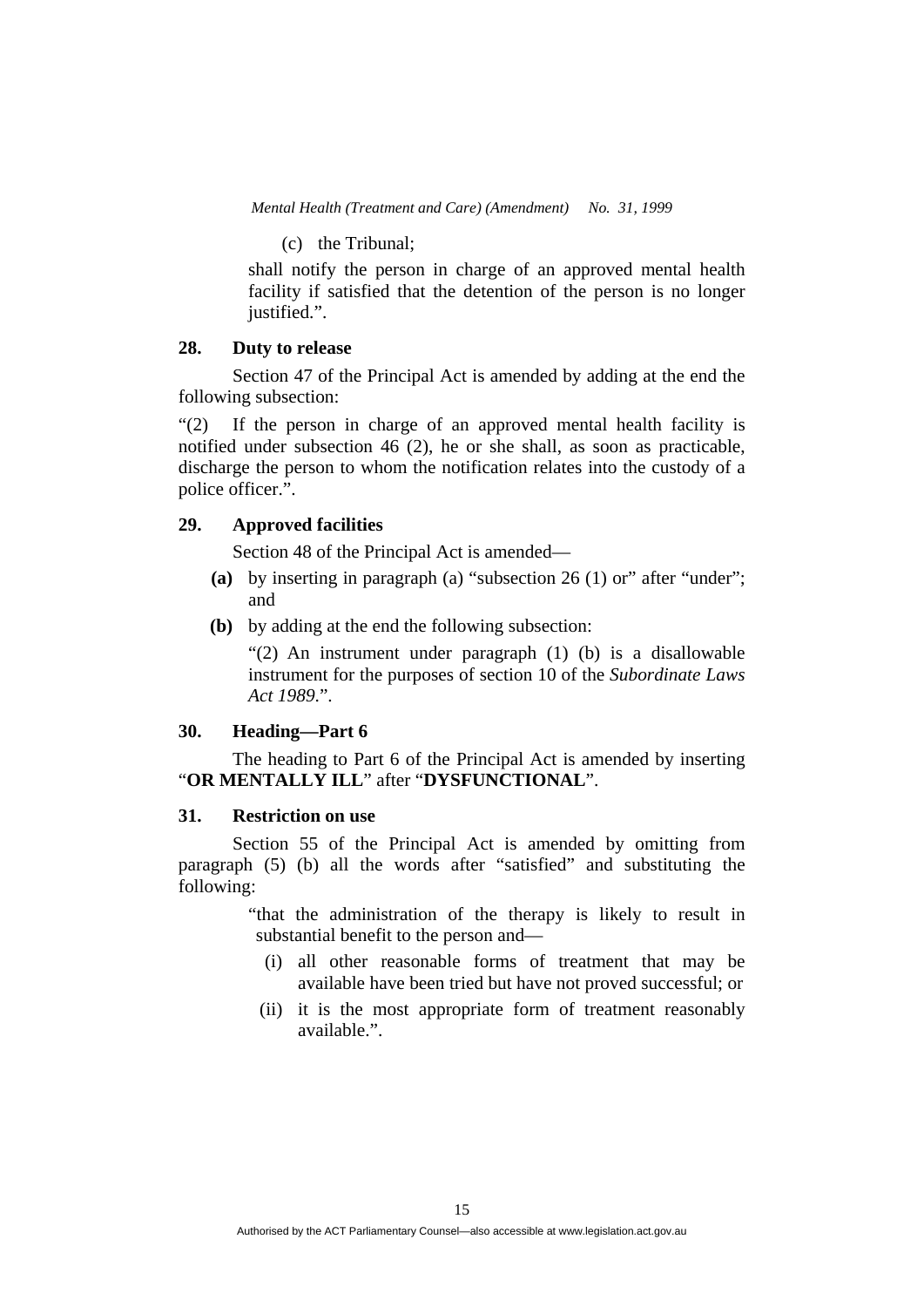### **32. Determination of fitness to plead**

Section 68 of the Principal Act is amended—

- **(a)** by inserting in the definition of "order to determine fitness" in subsection (1) "or the Magistrates Court" after "Supreme Court"; and
- **(b)** by omitting subsection (3) and substituting the following subsections:

"(3) The Tribunal shall make a determination that a person is unfit to plead to a charge if satisfied that the person's mental processes are disordered or impaired to the extent that the person is unable—

- (a) to understand the nature of the charge;
- (b) to enter a plea to the charge and to exercise the right to challenge jurors or the jury;
- (c) to understand that the proceedings are an inquiry as to whether the person committed the offence;
- (d) to follow the course of the proceedings;
- (e) to understand the substantial effect of any evidence that may be given in support of the prosecution; or
- (f) to give instructions to his or her legal representative.

"(3A) A person is not unfit to plead only because he or she is suffering from memory loss.".

### **33. Periodic review of orders for detention**

Section 72 of the Principal Act is amended—

- **(a)** by omitting paragraph (a) of the definition of "order for detention" in subsection (1);
- **(b)** by omitting from paragraph (b) of the definition of "order for detention" in subsection (1) "the Supreme Court" and substituting "a court"; and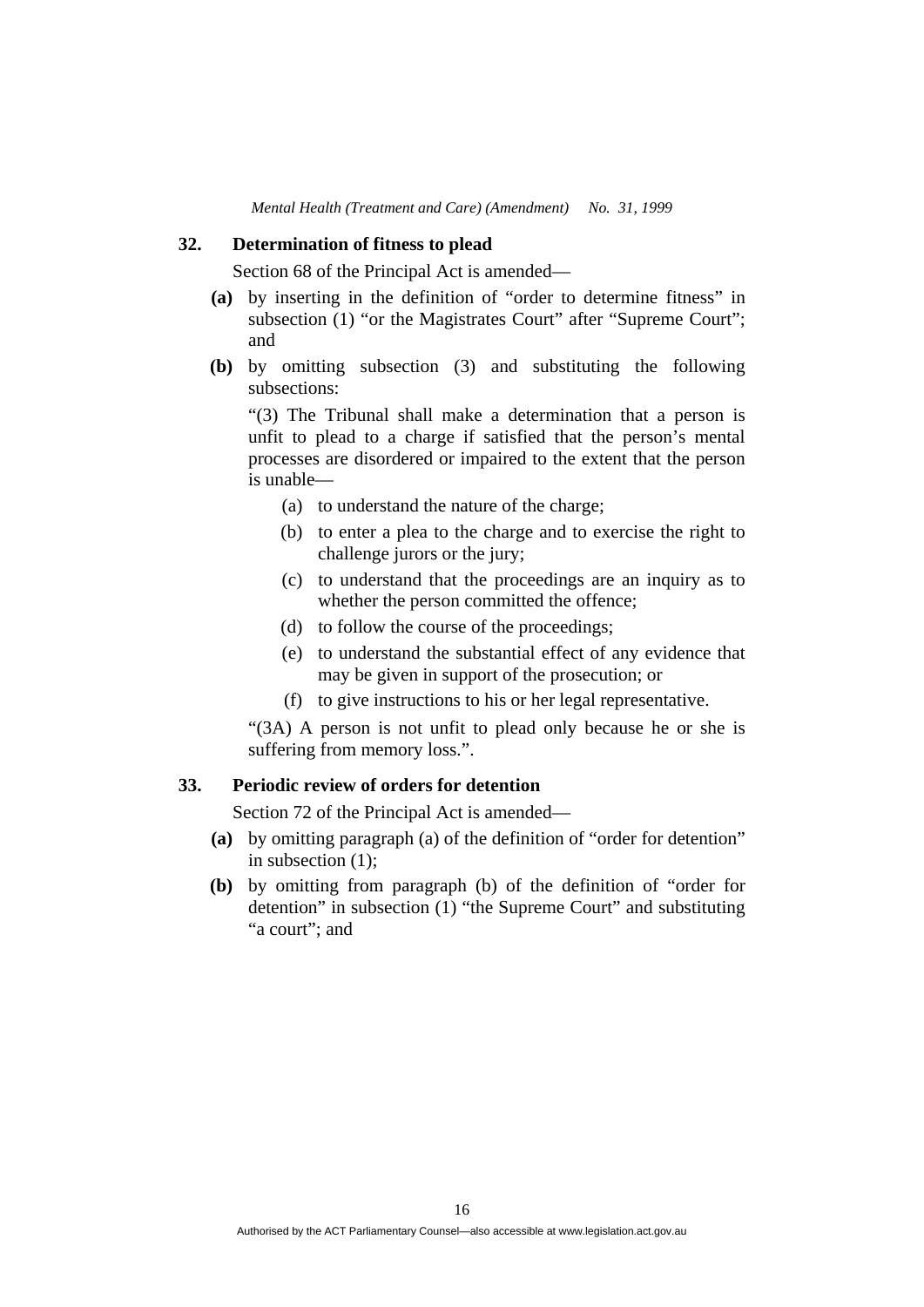- **(c)** by omitting paragraph (3) (c) and substituting the following paragraph:
	- "(c) the best estimate of the sentence of imprisonment nominated by the relevant court under Part 11A of the Crimes Act as the sentence it would have imposed had the person been found guilty of the relevant offence.".

# **34. Limit on detention**

Section 75 of the Principal Act is amended—

- **(a)** by omitting all the words after "than" and substituting "the limiting period"; and
- **(b)** by adding at the end the following subsection:
	- "(2) In subsection  $(1)$ 
		- 'limiting period', in relation to a person, means a period that is equivalent to the period—
			- (a) commencing on the day on which an order of the relevant court under Part 11A of the Crimes Act is made requiring the person to be detained in custody until the Tribunal orders otherwise; and
			- (b) ending on the day on which, if the person had been sentenced to a term of imprisonment for a period equivalent to the term nominated under section 428C, 428CA, 428CC or 428CD (as the case may be) of that Act, that sentence would have expired.".

# **35. Membership**

Section 76 of the Principal Act is amended—

- **(a)** by omitting from paragraph (c) "and";
- **(b)** by adding at the end of paragraph (d) "and";
- **(c)** by inserting after paragraph (d) the following paragraph:
	- "(e) a panel of not more than 9 members, who are not psychiatrists or psychologists, but who, in the opinion of the Minister, have skills and experience in providing mental health clinical services (including mental health nurses, an occupational therapists or social workers)."; and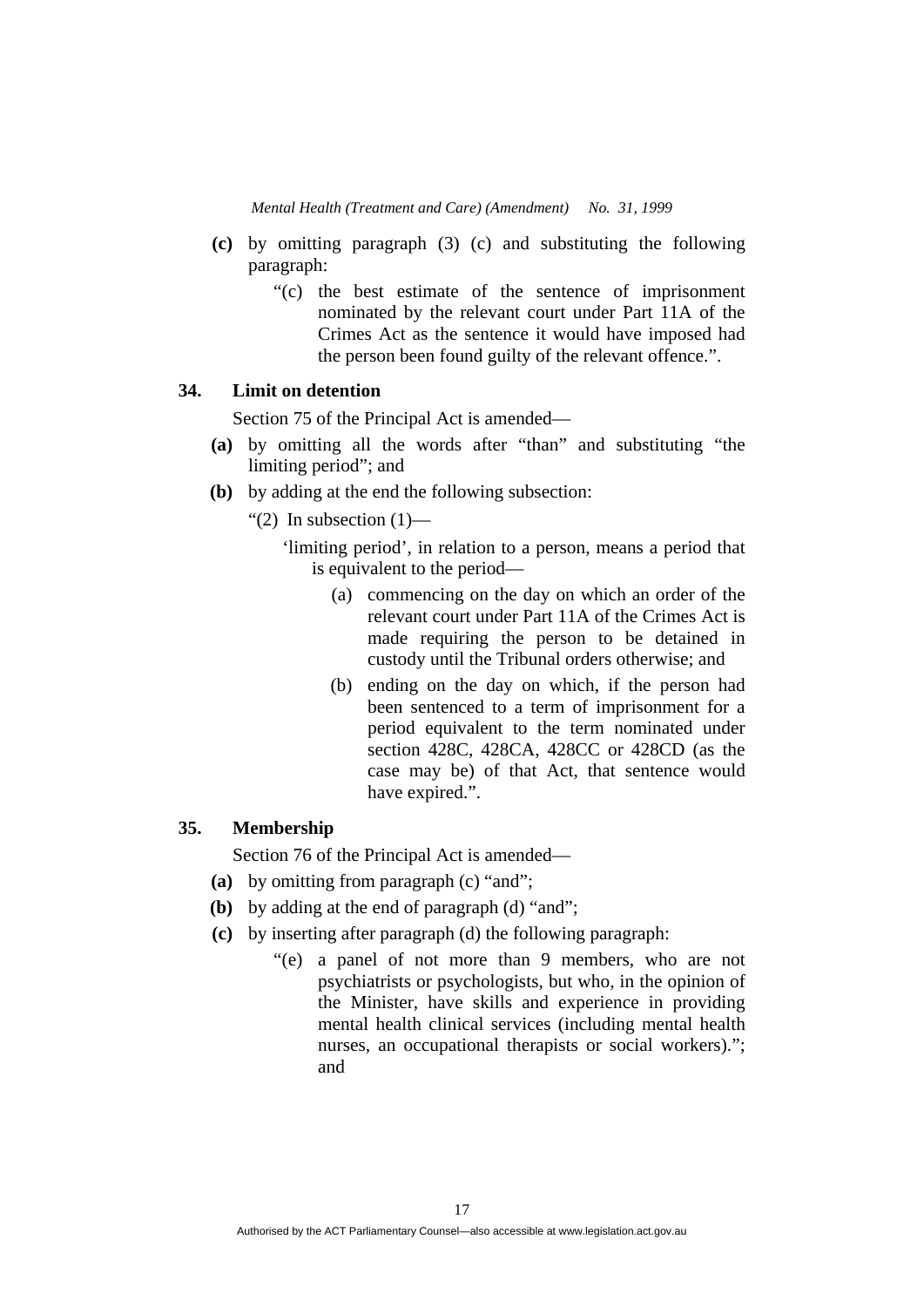**(d)** by adding at the end the following subsections:

"(2) A person shall not be appointed a member of the Tribunal if he or she has, within the period of 12 months preceding the date of appointment, been the subject of a mental health order or proceeding under this Act.

"(3) The Minister shall end the appointment of a member if he or she is the subject of an order under section 26.".

# **36. Constitution for performance of certain functions**

Section 77 of the Principal Act is amended—

- **(a)** by omitting paragraph (2) (k) and substituting the following paragraph:
	- "(k) a person chosen by the President from the panel referred to in paragraph 76 (b), (c) or (e) according to whether the President considers the person to be most suitable to deal with the matter; and"; and
- **(b)** by omitting subsection (3) and substituting the following subsection:
	- "(3) Despite subsections (1) and (2), a Magistrate who makes—
		- (a) an order requiring a person to submit to the jurisdiction of the Tribunal;
		- (b) a finding under Part 6 of the *Magistrates Court Act 1930* in respect of a person; or
		- (c) a determination in relation to bail for a person;

shall not constitute or be a member of the Tribunal for a purpose referred to in subsection (1) or (2) if the proceeding before the Tribunal is in relation to that order, or arising from a charge in respect of which that finding or determination was made.".

# **37. Repeal**

Section 103 of the Principal Act is repealed.

# **38. Heading—Part 10**

 The heading to Part 10 of the Principal Act is amended by omitting "**DIRECTOR OF MENTAL HEALTH**" and substituting "**CHIEF PSYCHIATRIST**".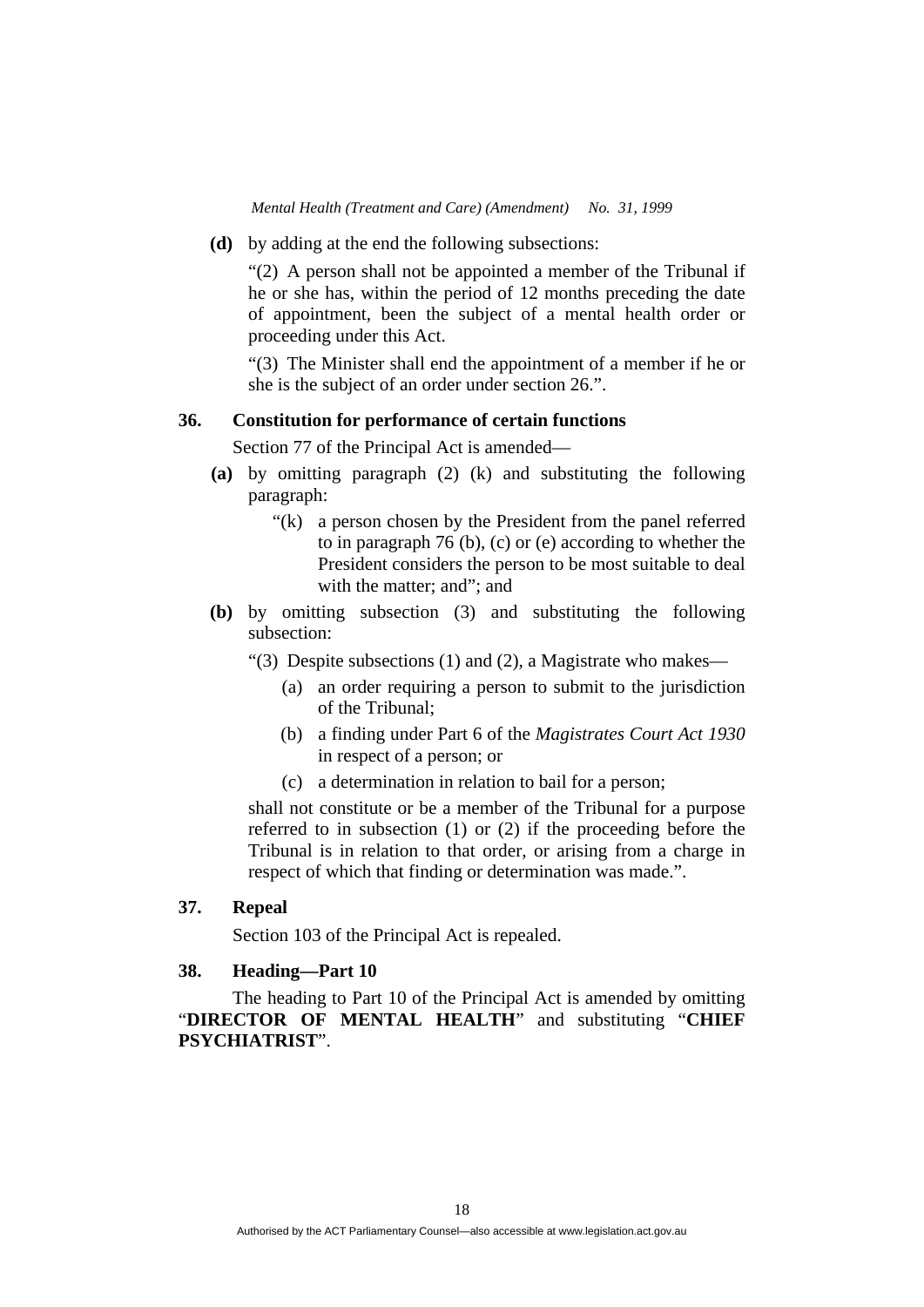# **39. Chief Psychiatrist**

Section 112 of the Principal Act is amended—

- **(a)** by omitting from subsection (1) "Director of Mental Health Services" and substituting "Chief Psychiatrist"; and
- **(b)** by omitting from subsection (2) "Director" and substituting "chief psychiatrist".

# **40. Functions**

Section 113 of the Principal Act is amended—

- **(a)** by omitting from paragraph (a) "psychiatric" and substituting "mental":
- **(b)** by omitting paragraphs  $(b)$ ,  $(c)$ ,  $(d)$  and  $(e)$ ;
- **(c)** by omitting from (f) "psychiatric" and substituting "mental"; and
- **(d)** by omitting paragraph (g).

# **41. Mental Health Officers**

 Section 119 of the Principal Act is amended by adding at the end the following subsections:

"(4) The Minister shall issue to each Mental Health Officer an identity card that specifies the name and appointment of the person as a Mental Health Officer and on which appears a recent photograph of the officer.

"(5) A person appointed to be a Mental Health Officer shall not, without reasonable excuse, fail to return his or her identity card to the Minister on ceasing to be a Mental Health Officer.

Penalty for contravention of subsection  $(5)$ : 1 penalty unit.".

# **42. Substitution**

 Part 11 of the Principal Act is repealed and the following Part substituted:

#### "**PART 11—OFFICIAL VISITORS**

# "121. **Appointment etc**

"(1) For the purposes of this Act, the Minister may appoint 1 or more official visitors for an approved mental health facility.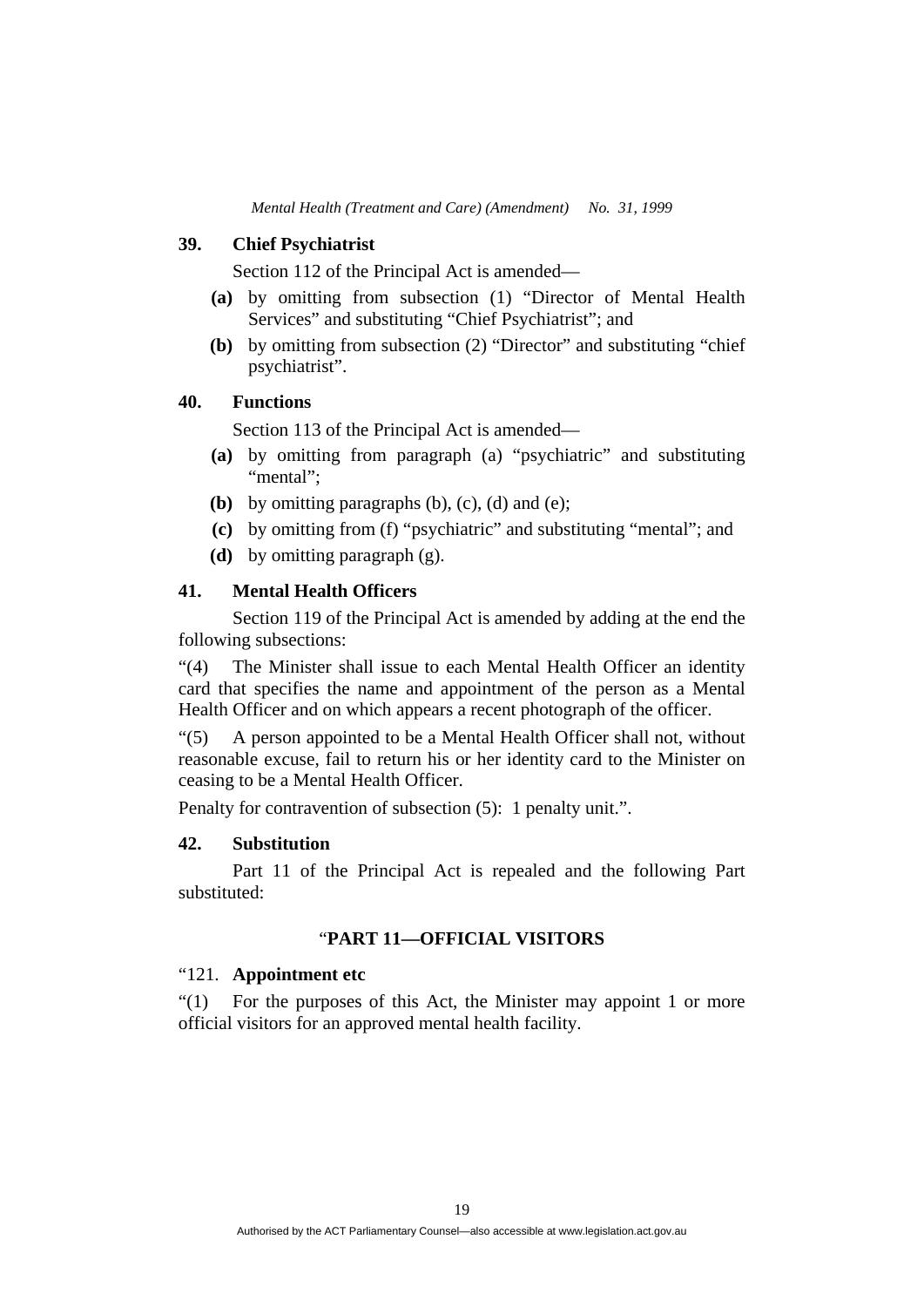"(2) A person is eligible for appointment as an official visitor if the person—

- (a) is a legal practitioner who has not less than 5 years practising experience;
- (b) is a medical practitioner;
- (c) has been nominated by a body representing consumers of mental health services; or
- (d) has experience and skill in the care of persons with a mental dysfunction or mental illness.
- "(3) A person shall not be appointed an official visitor if the person—
	- (a) is a public servant;
	- (b) has a direct interest in a contract with an approved mental health facility or a mental health care provider; or
	- (c) has a financial interest in a private hospital (being a private hospital within the meaning of the *Public Health (Private Hospitals) Regulations*).

"(4) A person shall not be appointed as an official visitor unless the Minister is satisfied that the person has appropriate qualifications and experience to perform the duties of an official visitor.

# "(5) The Minister may terminate the appointment of an official visitor—

- (a) for misbehaviour;
- (b) for physical or mental incapacity;
- (c) who is convicted, in Australia or elsewhere, of an offence punishable on conviction by imprisonment for 1 year or longer; or
- (d) if the person ceases to be a person who is eligible for appointment.

### "122. **Official visitor—functions and duties**

- "(1) An official visitor—
	- (a) shall visit and inspect mental health facilities;
	- (b) shall inquire into—
		- (i) the adequacy of services for the assessment and treatment of persons with mental dysfunction or a mental illness;
		- (ii) the appropriateness and standard of facilities for the recreation, occupation, education, training and rehabilitation of persons receiving treatment or care for mental dysfunction or a mental illness;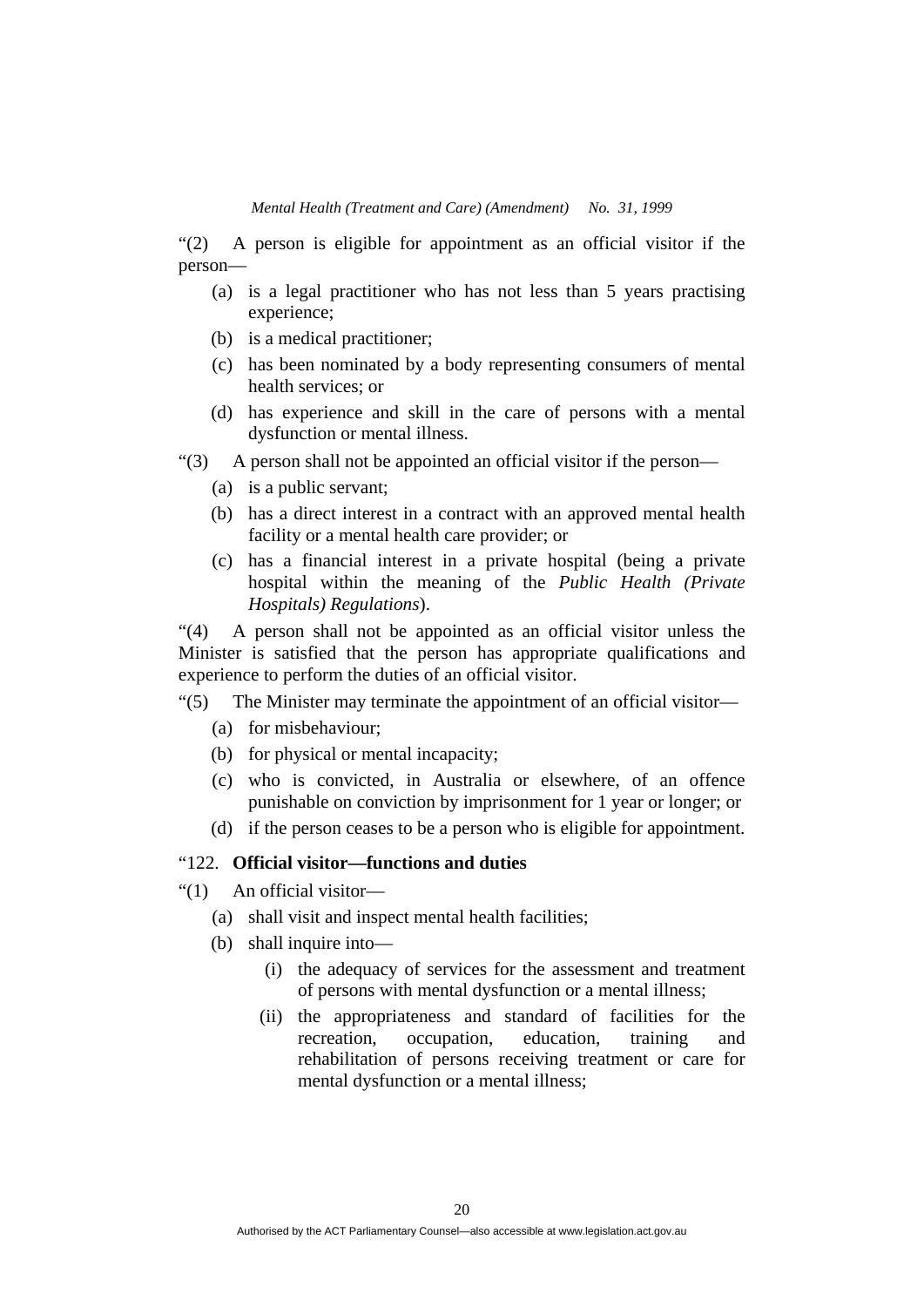- (iii) the extent to which people receiving treatment or care for mental dysfunction or a mental illness are being provided the best possible treatment or care appropriate to their needs in the least possible restrictive environment and least possible intrusive manner consistent with the effective giving of that treatment or care;
- (iv) any contravention of this Act;
- (v) any other matter that an official visitor considers appropriate having regard to the objectives in sections 7 and 8; and
- (vi) any complaint made to an official visitor by a person receiving treatment or care for mental dysfunction or a mental illness; and
- (c) has such other functions as are conferred on the official visitor by this or another Act.
- "(2) An official visitor—
	- (a) may, with or without prior notice given to a responsible person for a mental health facility (within the meaning of Part 6), visit the mental health facility at such times and for such periods as the visitor thinks fit; and
	- (b) shall visit a mental health facility at least once every 3 months.

"(3) The Minister may, in writing, direct an official visitor to visit a mental health facility at such times as the Minister directs.

# "122A. **Official visitor—powers etc**

" $(1)$  An official visitor may, when visiting a mental health facility—

- (a) inspect any part of the facility;
- (b) see any person who is receiving treatment or care for mental dysfunction or a mental illness unless the person has asked not to be seen;
- (c) make inquiries relating to the admission, detention, care, treatment and control of persons receiving treatment or care for mental dysfunction or a mental illness; and
- (d) inspect—
	- (i) any document or medical record relating to any person receiving treatment or care for mental dysfunction or a mental illness if he or she has the consent in writing of the person receiving the treatment or care; and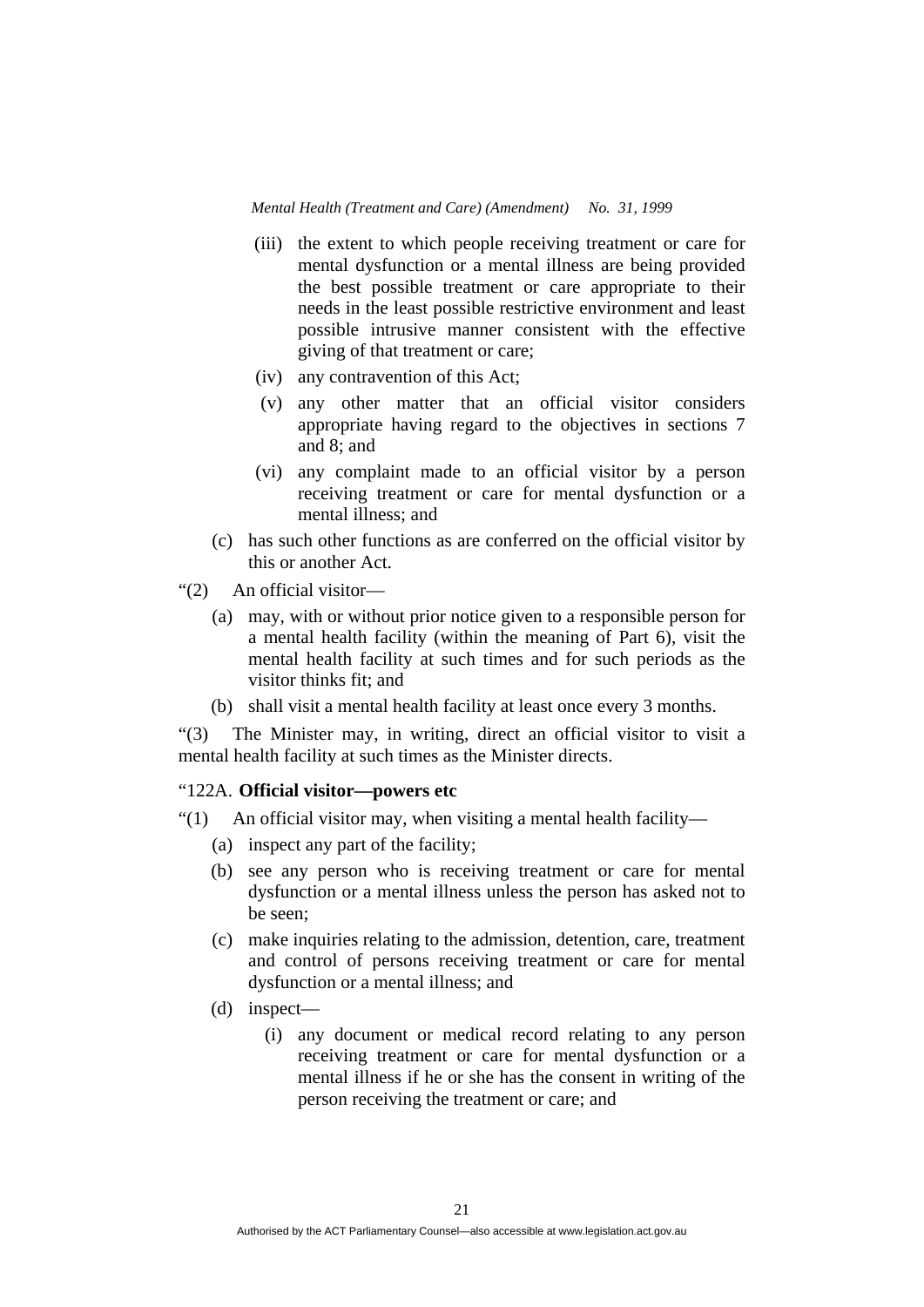(ii) any records required to be kept under this Act.

"(2) If an official visitor to a mental health facility wishes to exercise or perform, or is exercising or performing, any power, duty or function under this Act, the person in charge of the facility shall provide, or shall ensure that there is provided, to the official visitor such reasonable assistance as the official visitor requires to exercise or perform that power, function or duty effectively.

"(3) A person in charge of a mental health facility shall not, without reasonable excuse—

- (a) refuse or neglect to render assistance when required under subsection (2); or
- (b) fail to answer any question when asked by an official visitor in the exercise of his or her powers under this Act.

Penalty:

- (a) if the offender is a natural person—50 penalty units;
- (b) if the offender is a body corporate—250 penalty units.

"(4) A person in charge of a mental health facility shall not, without reasonable excuse, obstruct or hinder an official visitor in the exercise of his or her powers under this Act.

#### Penalty:

- (a) if the offender is a natural person—50 penalty units or imprisonment for 6 months, or both;
- (b) if the offender is a body corporate—250 penalty units.

"(5) A person in charge of a mental health facility shall keep a record of each visit by an official visitor to the facility.

Penalty: 5 penalty units.

"(6) A record kept under subsection (5) shall be in a form approved by the Minister.

# "122B. **Reports by official visitors**

"(1) An official visitor may, of his or her own motion make a report to the Minister relating to the exercise of his or her powers under this Act.

"(2) An official visitor shall, when requested to do so by the Minister, report in writing to the Minister in accordance with that request.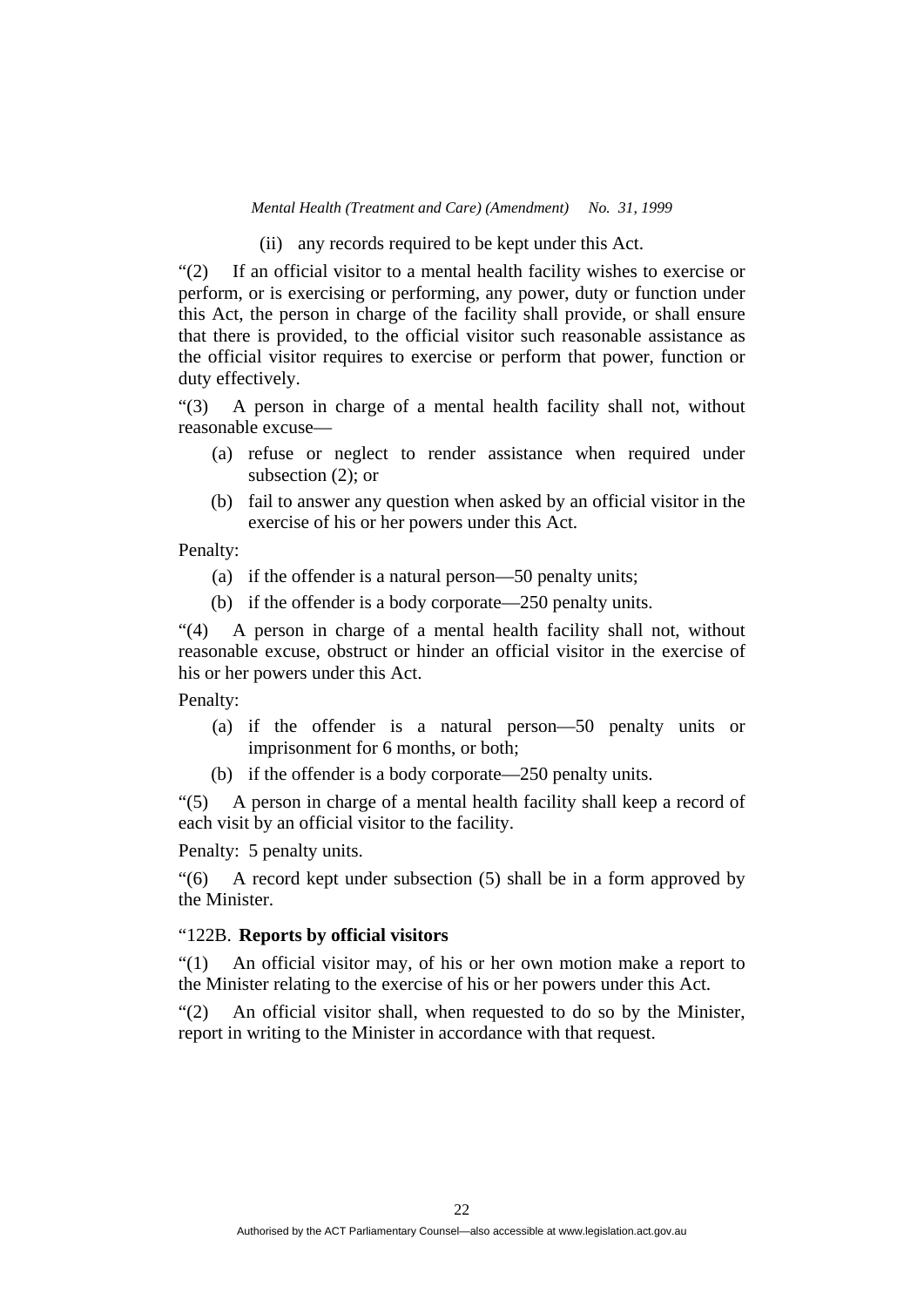"(3) An official visitor shall, after each visit to a mental health facility, report in writing to the Minister and the community advocate in relation to the exercise of his or her powers, functions or duties under section 122 or 122A.

"(4) If, in a report, an official visitor is critical of the services provided by a mental health facility, the official visitor shall advise the person in charge of the facility in writing, within 7 days of making that report.

"(5) A person in charge of a mental health facility shall, within 21 days after receipt of a report of the kind referred to in subsection (4), give to the official visitor and the community advocate a written response to the report, including any action taken, or to be taken, in response to any criticism contained in the report.

"(6) A person may at any reasonable time inspect a copy of a report under this section.

"(7) A person may, on payment of the reasonable copying costs, obtain a copy of a report under this section.".

# **43. Interpretation**

 Section 123 of the Principal Act is amended by omitting "psychiatric illness or are addicted to alcohol or another drug," from the definition of "psychiatric institution" and substituting "mental illness".

# **44. Insertion**

 After section 146 of the Principal Act the following section is inserted:

# "146A. **Review of Act**

The Minister shall—

- (a) review the operation of this Act as soon as possible after the end of the period of 5 years commencing on the date of commencement of this section; and
- (b) table in the Legislative Assembly a report on the outcome of the review within 6 months after the end of that period of 5 years.".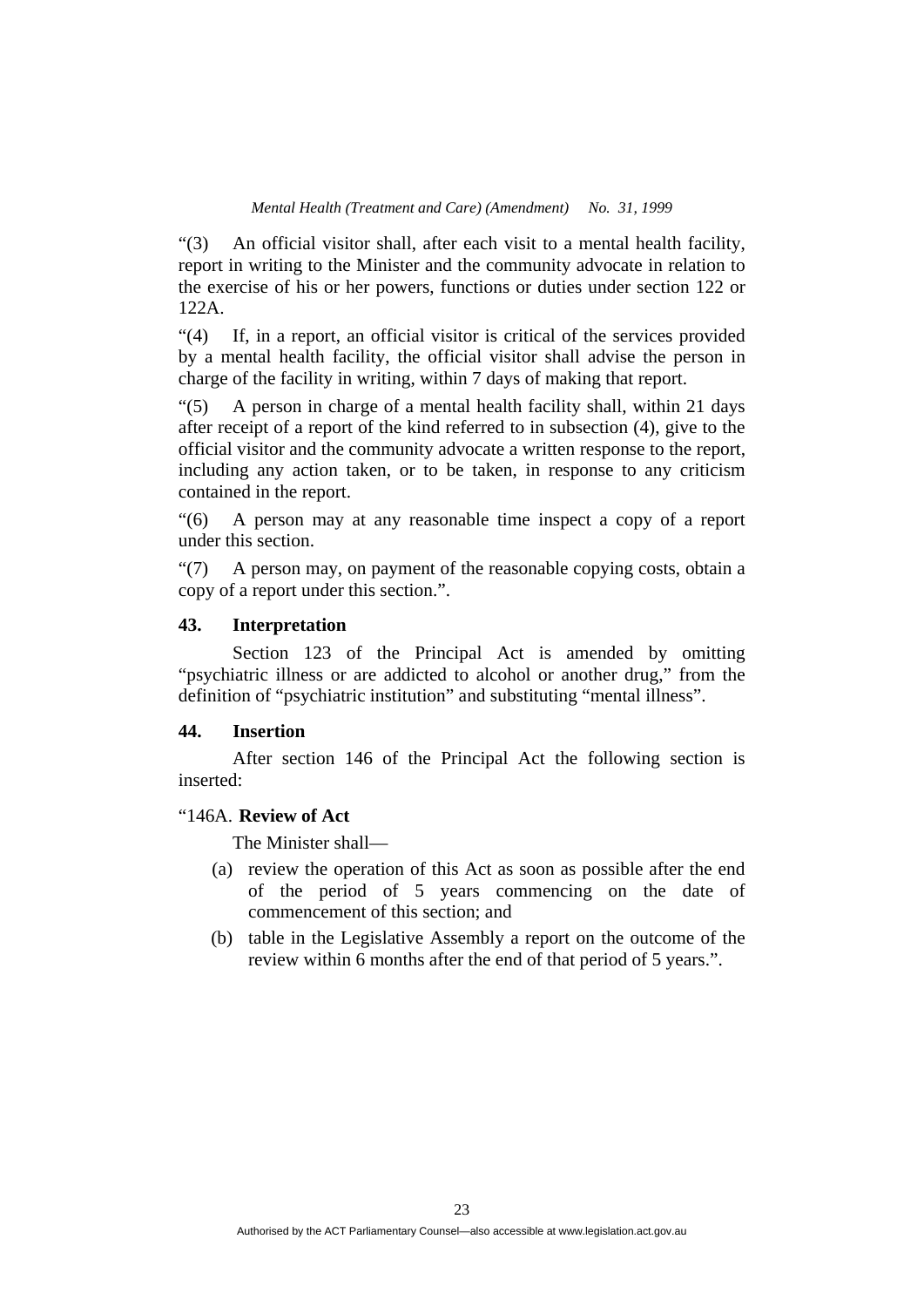#### **45. Insertion**

After section 147 of the Principal Act the following Part is inserted:

# "**PART 14—SAVINGS AND TRANSITIONAL PROVISIONS**

### "148. **Savings and transitional provisions**

### " $(1)$  In subsection  $(2)$ —

"amended Act" means the Principal Act as amended by this Act.

"(2) The person who, immediately before the commencement of this Act, held office as the Director of Mental Health Services under the Principal Act holds office as the chief psychiatrist under and subject to the amended Act, for the unexpired period of the person's appointment to that office of Director, as if the person had been appointed as chief psychiatrist under section 112 of the amended Act for that period.

"(3) A mental health order made under the Principal Act, in force immediately before the commencement of this section, continues in force according to its tenor as if the amendments effected by this Act had not been made.

"(4) This section expires 2 years after it commences.".

# **46. Further amendments of Principal Act**

The Principal Act is amended as set out in Schedule 1.

# **47. Consequential amendments of other Acts**

 The Acts specified in Schedule 2 are amended as set out in that Schedule.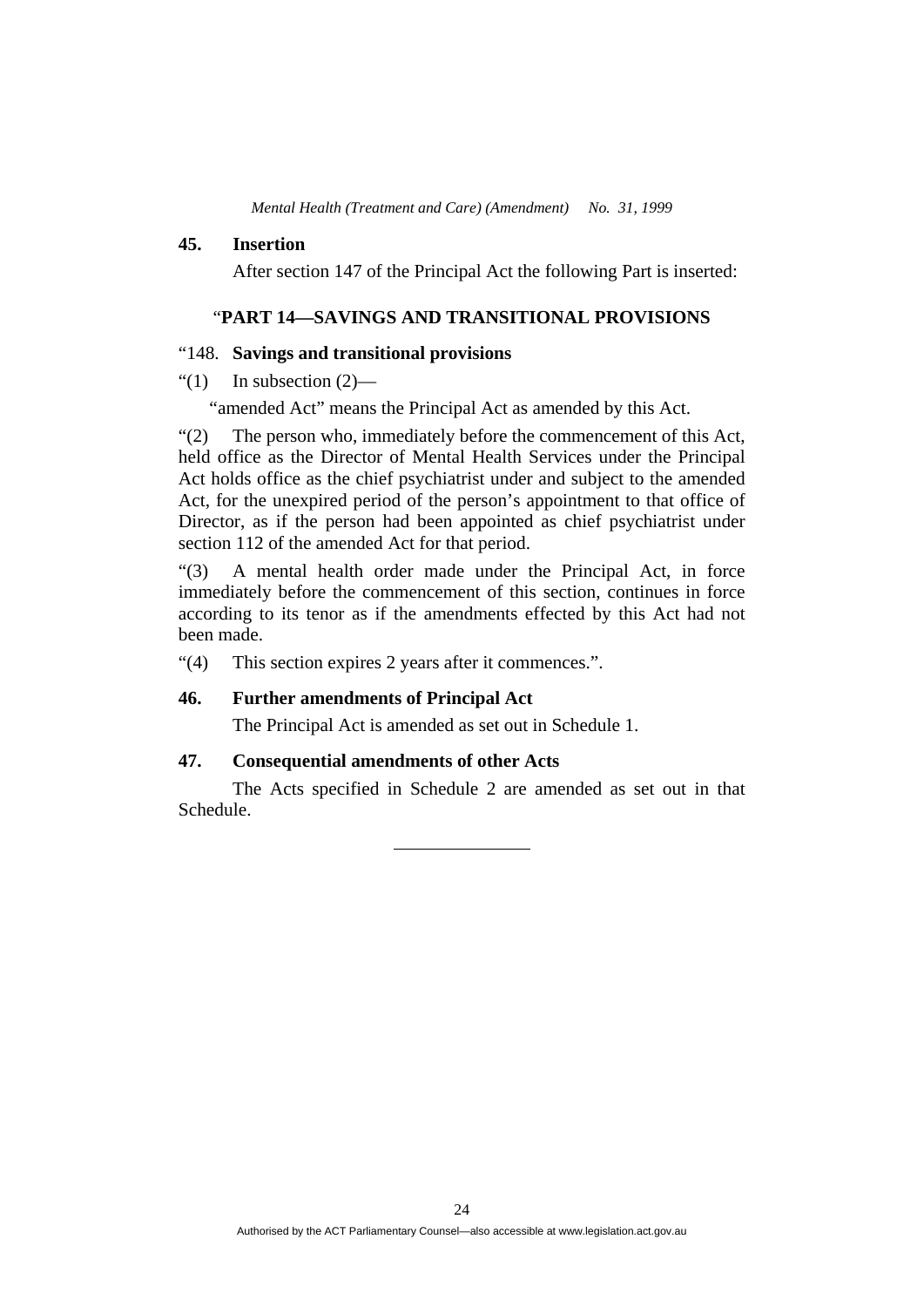### **SCHEDULE 1** Section 46

# CONSEQUENTIAL AMENDMENTS OF PRINCIPAL ACT

# **Section 4 (definition of "psychiatric institution")—**

Omit "psychiatric" (second occurring), substitute "mental".

### **Paragraph 13 (1) (b)—**

 Omit "or to be likely to be, because of mental dysfunction, a danger to the community", substitute ", because of mental dysfunction or mental illness, likely to do serious harm to others".

# **Paragraph 14 (1) (b)—**

Omit the paragraph, substitute the following paragraph:

 "(b) is or is likely, because of mental dysfunction or mental illness, to do serious harm to others.".

# **Paragraph 14 (3) (b)—**

Omit the paragraph, substitute the following paragraph:

"(b) the risk of serious harm to others;".

### **Subparagraph 15 (1) (a) (ii)—**

 Omit all the words after "offender", substitute "is or is likely to do serious harm to others".

#### **Paragraph 15 (3) (b)—**

Omit the paragraph, substitute the following paragraph:

"(b) the risk of serious harm to others;".

### **Subparagraph 16 (1) (a) (ii)—**

 Omit all the words after "person", substitute "is or is likely to do serious harm to others".

#### **Section 24—**

Omit "29", substitute "26".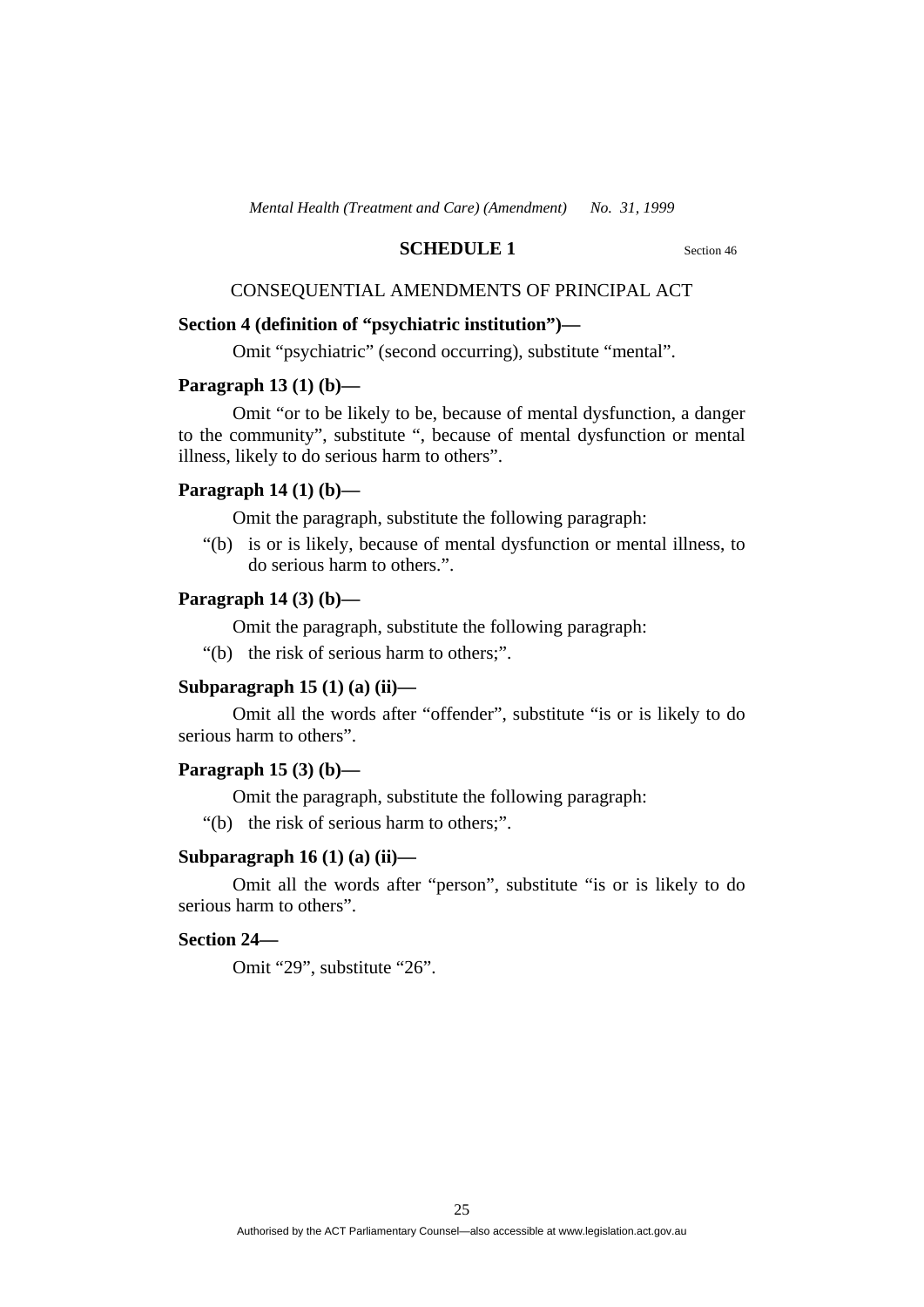# *Mental Health (Treatment and Care) (Amendment) No. 31, 1999* **SCHEDULE 1**—continued

# **Subparagraph 25 (1) (t) (ii)—**

 Omit all the words after "person", substitute "is or is likely to do serious harm to others".

#### **Section 32—**

- **(a)** Omit "paragraph 27 (2) (a)", substitute "subsection 26 (1)".
- **(b)** Omit "custodian" (wherever occurring), substitute "chief psychiatrist or care coordinator (as the case requires)".

### **Paragraph 33 (1) (a)—**

Omit "paragraph 27 (2) (a)", substitute "subsection 26 (1)".

# **Paragraph 33 (1) (c)—**

Omit "custodian", substitute "chief psychiatrist or care coordinator (as the case requires)".

#### **Subsection 33 (1)—**

Omit "custodian" (second occurring), substitute "chief psychiatrist or care coordinator (as the case requires)".

### **Subsection 33 (2)—**

Omit "custodian", substitute "chief psychiatrist or care coordinator (as the case requires)".

# **Section 34—**

Omit "a custodian", substitute "the chief psychiatrist or care coordinator (as the case requires)".

# **Section 35—**

Omit "paragraph 27 (2) (c)", substitute "subsection 26 (1)".

#### **Subparagraph 36 (2) (b) (ii)—**

Omit the subparagraph, substitute the following subparagraph:

"(ii) the person is not likely to do serious harm to others;".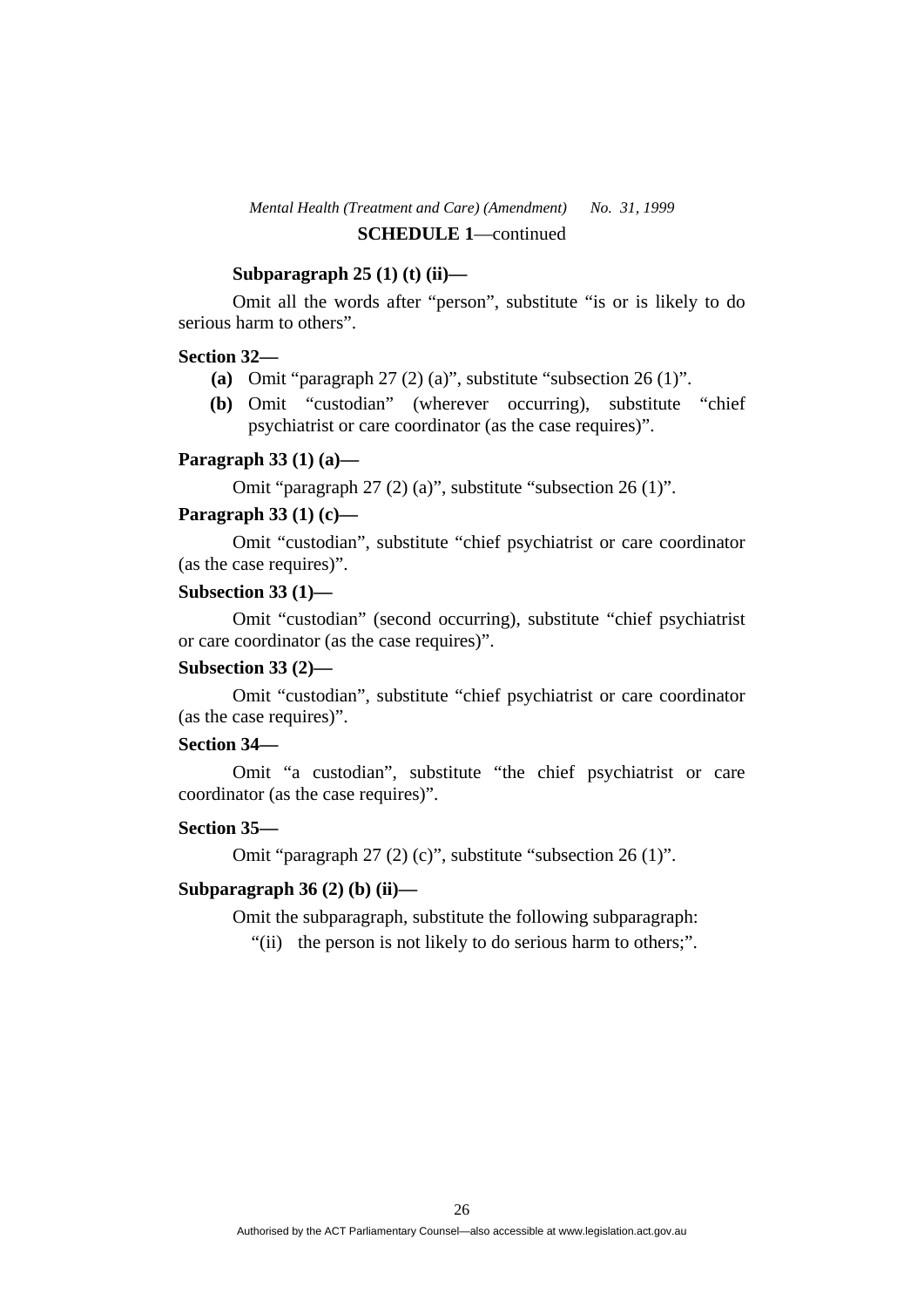*Mental Health (Treatment and Care) (Amendment) No. 31, 1999* **SCHEDULE 1**—continued

### **Section 48B (definition of "custodial order")—**

Omit "paragraph 27 (2) (a)", substitute "subsection 26 (1)".

# **Subsections 55 (2) and (3)—**

Omit "paragraph 29 (a)", substitute "subsection 26 (1)".

#### **Paragraph 55 (5) (b)—**

Omit "psychiatric", substitute "mental".

# **Paragraph 65 (a)—**

Omit "psychiatric", substitute "mental".

# **Subparagraph 72 (3) (b) (ii)—**

Omit the subparagraph, substitute the following subparagraph:

"(ii) the person would be likely to do serious harm to others;".

# **Paragraphs 89 (1) (g) and (ga)—**

Omit "psychiatric", substitute "mental".

#### **Paragraph 90 (2) (b)—**

Omit the paragraph, substitute the following paragraph:

"(b) the risk of serious harm to others.".

# **Paragraphs 94 (h) and (ha)—**

Omit "psychiatric", substitute "mental".

### **Subsection 99 (2)—**

Omit the subsection.

# **Paragraph 120 (a)—**

Omit "psychiatric", substitute "mental".

#### **Subsection 130 (1)—**

Omit "danger", substitute "harm".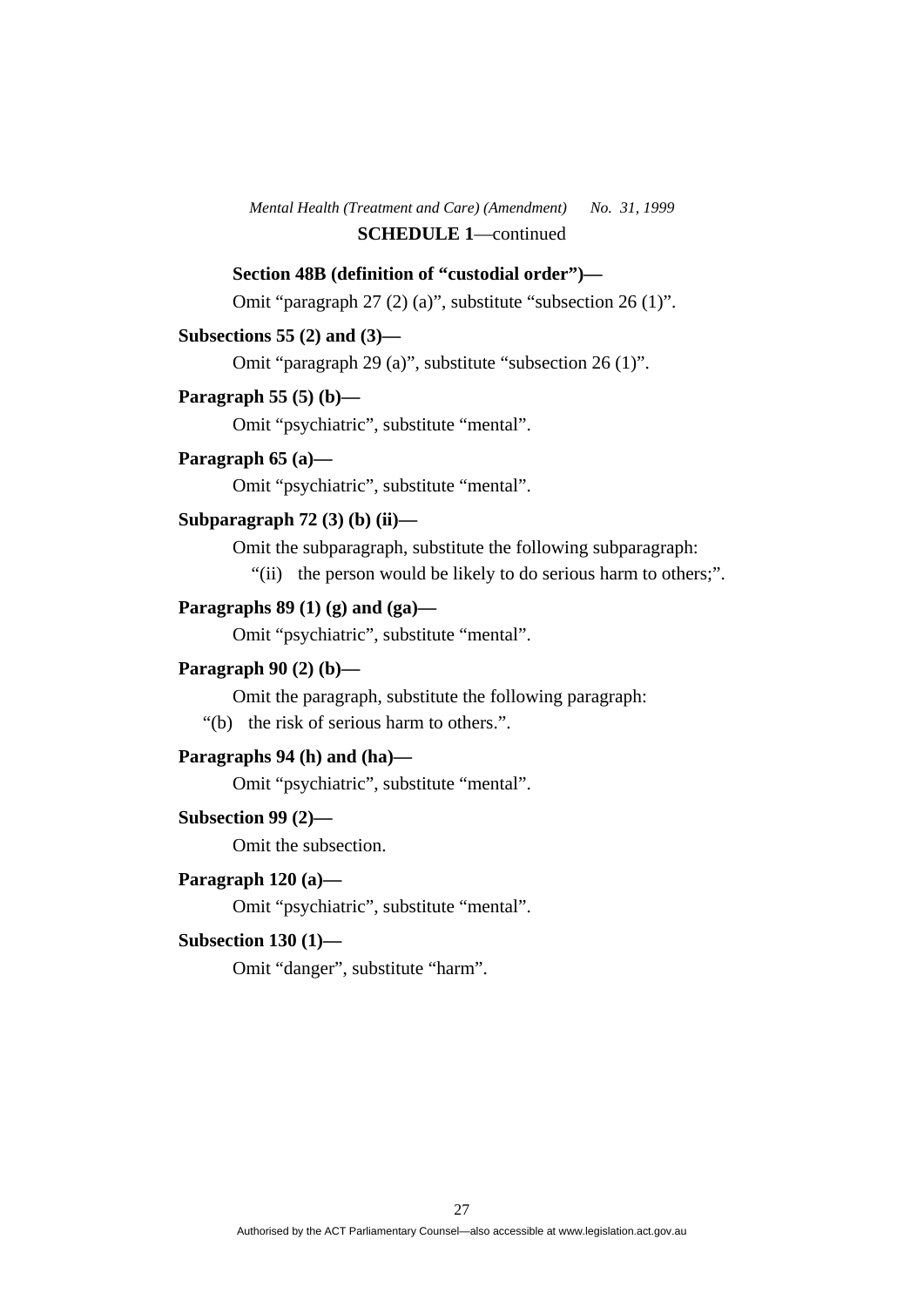# *Mental Health (Treatment and Care) (Amendment) No. 31, 1999* **SCHEDULE 1**—continued

# **Section 138—**

Omit "psychiatric" (first occurring), substitute "mental".

#### **Further amendments—**

**1.** The following provisions are amended by omitting "Director" (wherever occurring) and substituting "chief psychiatrist":

 Section 35, paragraph 46 (b), section 49 (paragraph (b) of the definition of "responsible person"), subparagraph 51 (d) (v), paragraphs 55 (4) (a) and 60 (a), section 61, subsections 62 (1), (2) and (3) and 63 (1), (2), (3) and (4), section 64, subsections 66 (1), (2), (3) and (4), paragraphs  $89$  (1) (f) and  $94$  (g), section 113, subsections 114 (1), (2) and (3), section 115, subsections 116 (1) and (2) and 117 (1) and (2), section 118, subsection 119 (3), section 120 and subsection 132 (2).

**2.** The following provisions are amended by inserting "or mentally ill" after "mentally dysfunctional" (wherever occurring):

 Section 4 (definitions of "mental health facility", "mental health professional" and "mentally dysfunctional offender"), sections 7, 8 and 9, paragraphs 11 (a), 16 (1) (a) and 25 (r), (s) and (t), subsection 30 (1), paragraphs 32 (a) and (b), subparagraphs 33 (1) (a) (i) and (ii), paragraphs 35 (a) and (b) and 36 (2) (a), subsections 52 (3) and (4), subparagraphs 70 (1) (b) (i) and (ii) and paragraphs 70 (3) (a) and (b) and 76 (d).

**3.** The following provisions are amended by inserting "or mental illness" after "mental dysfunction" (wherever occurring):

Subparagraphs  $8$  (a) (iii), (v) and (vi), paragraphs 13 (1) (a), 14 (1) (a), 15 (1) (a), 25 (s) and 72 (3) (a).